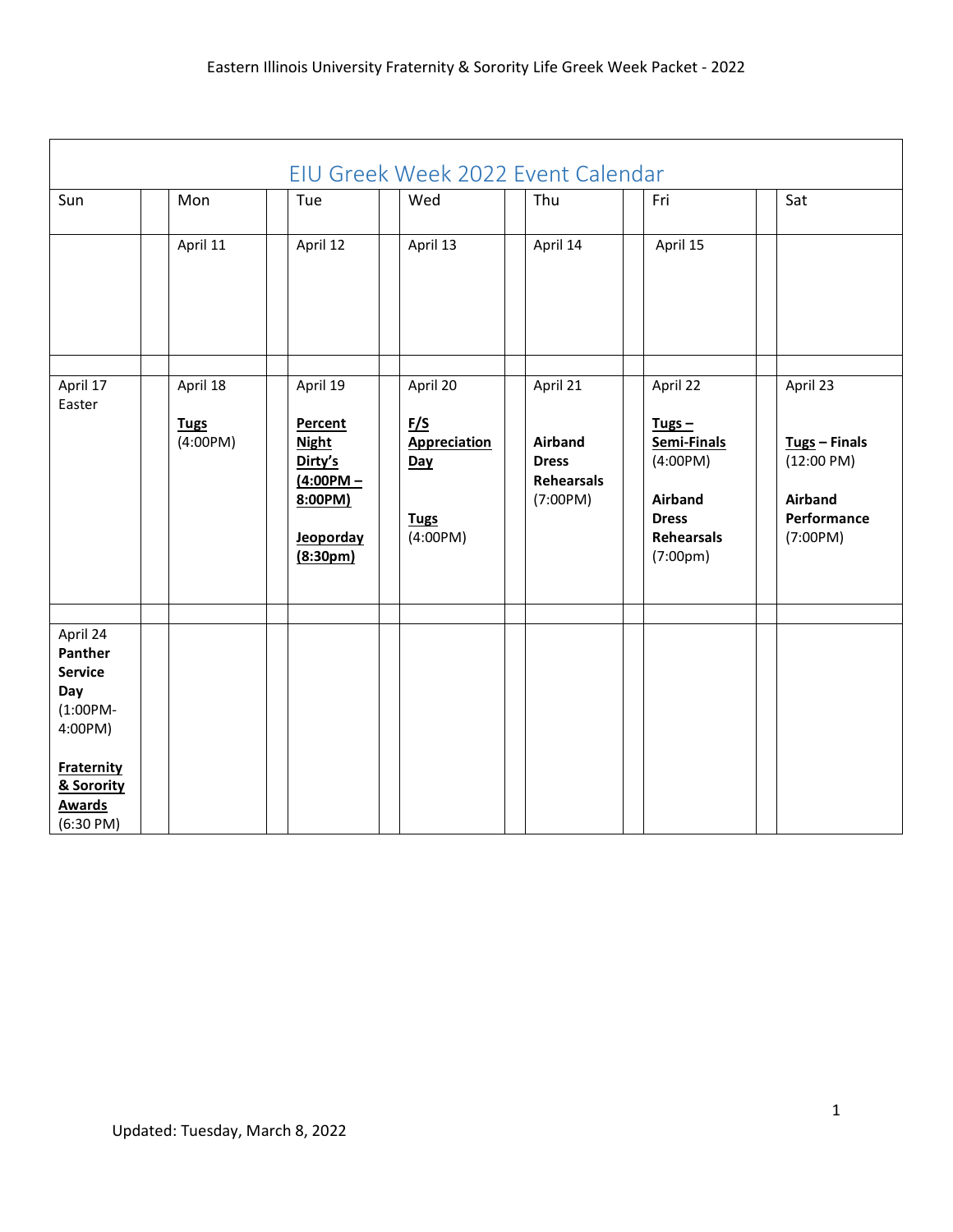## Contents

| ALL ROSTERS, LIABILITY FORMS, SPORTSMAN LIKE CONDUCT FORMS AND CHAPTER CONDUCT |
|--------------------------------------------------------------------------------|
|                                                                                |
|                                                                                |
|                                                                                |
|                                                                                |
|                                                                                |
|                                                                                |
|                                                                                |
|                                                                                |
|                                                                                |
|                                                                                |
|                                                                                |
|                                                                                |
|                                                                                |
|                                                                                |
|                                                                                |
|                                                                                |
|                                                                                |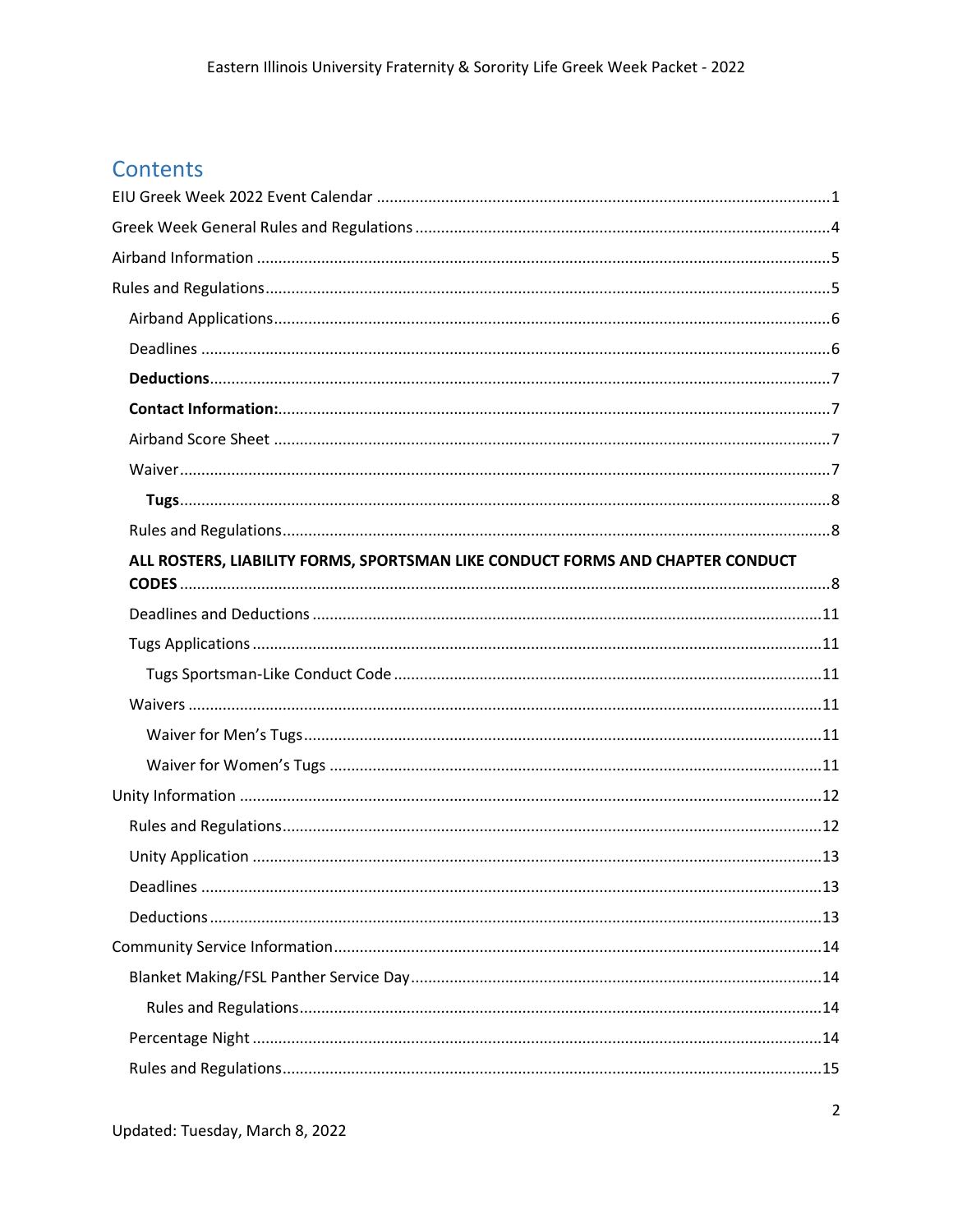## Eastern Illinois University Fraternity & Sorority Life Greek Week Packet - 2022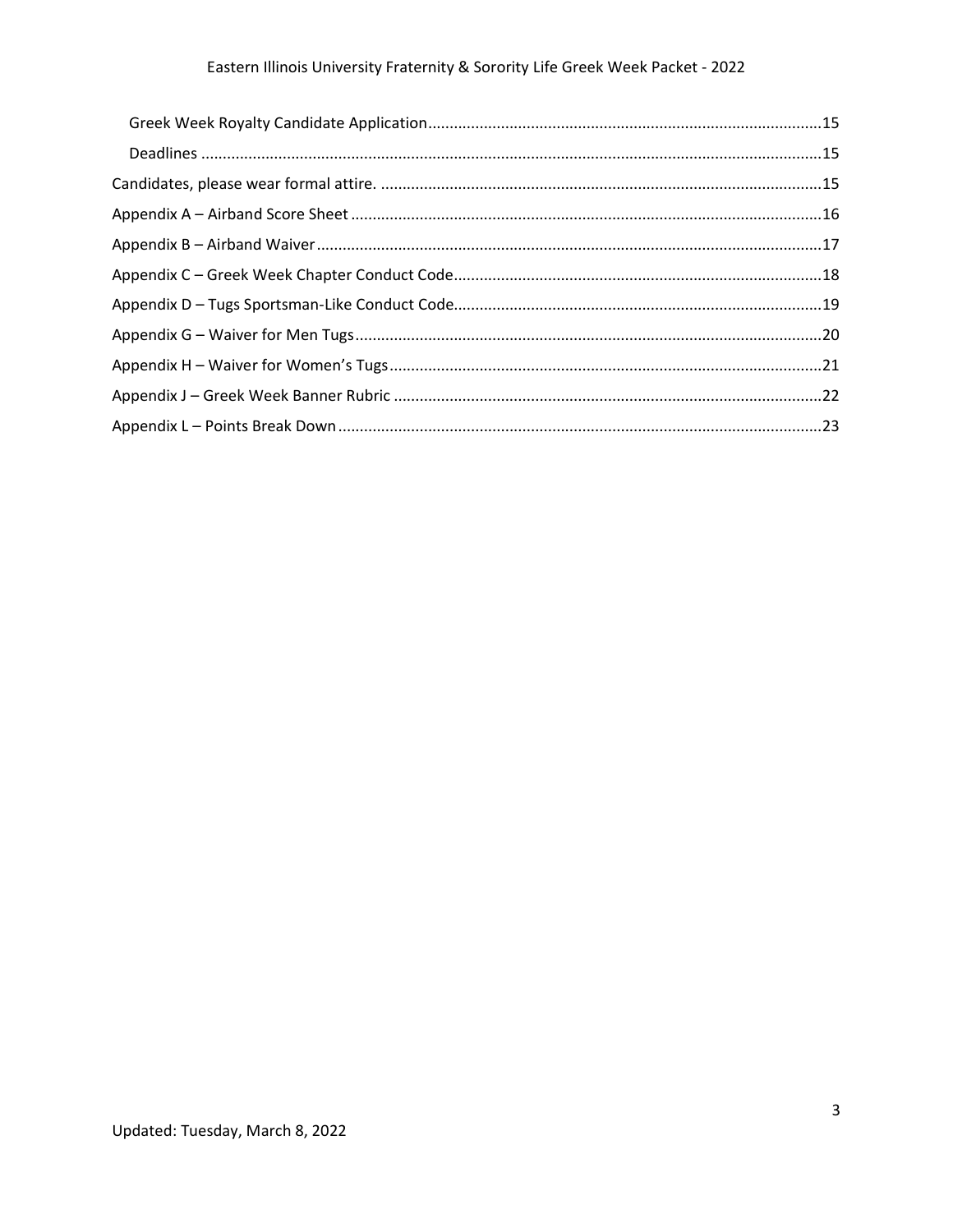## <span id="page-3-0"></span>Greek Week General Rules and Regulations

- 1. Practices/Try-Outs/Tugs/ may not begin until February 15th of the spring academic semester that Greek Week is held in.
	- a. If chapter/pairing is found in violation they will begin to lose sportsmanship points.
	- b. Amount of points lost will be decided by the Greek Week Steering Committee
- 2. Participants must be **undergraduate** students at Eastern Illinois University from an Interfraternity Council, Panhellenic Council, or National Pan-Hellenic chapter.
	- a. Graduate students may not participate in events during EIU Greek Week.
- 3. A fully active and dues paying member or new member of an Interfraternity Council, Panhellenic Council, or National Pan-Hellenic chapter.
- 4. Must be listed on chapters roster through the Office of Fraternity and Sorority Life.
- 5. The EIU Greek Week Steering Committee has the ability to make any rule changes as deemed necessary during an event and time of situation.
- 6. EIU Greek Week Steering Committee has the ability to make changes to the packet at any time and reload to the EIU Greek Week website.
- 7. Complaints or issues concerning a Greek Week event, incident, chapter, or pairing must be submitted via the Greek Week Complaint Form
	- a. Complaints will only be taken via the Greek Week complaint form
		- i. No emails, social media posts/messages, verbal complaints, etc. will be accepted.
		- ii. Complaints must be submitted no more than 12 hours after the Greek Week event, issue or incident.
		- iii. Timeframe for complaints are as follows:
			- 1. February 15, 2022 till April 24, 2022.
	- b. Once a complaint is submitted the Greek Week Overall Chairs, along with the Greek Week Overall Advisors, will meet to view complaint.
		- i. They will then set-up a meeting with the pairing in question to review their side.
		- ii. Once the meeting is concluded the pairing in question will receive an email with the decided outcome decided upon by the Greek Week Overall Chairs and the Greek Week Overall Advisors.
		- iii. Depending on the complaint, the Greek Week Overalls and Greek Week Overall Advisors have the ability to seek further evidence and conversation from the Greek Week Committee Chair and their Greek Week Committee Chair Advisors.
		- iv. Complaint decisions are final and may not be appealed.
	- c. Any fully active and undergraduate member (Initiated or New Member) may submit a Greek Week Complaint Form.
	- d. Link [Greek Week Complaint Form](https://www.eiu.edu/grklife/machform_4/view.php?id=59841)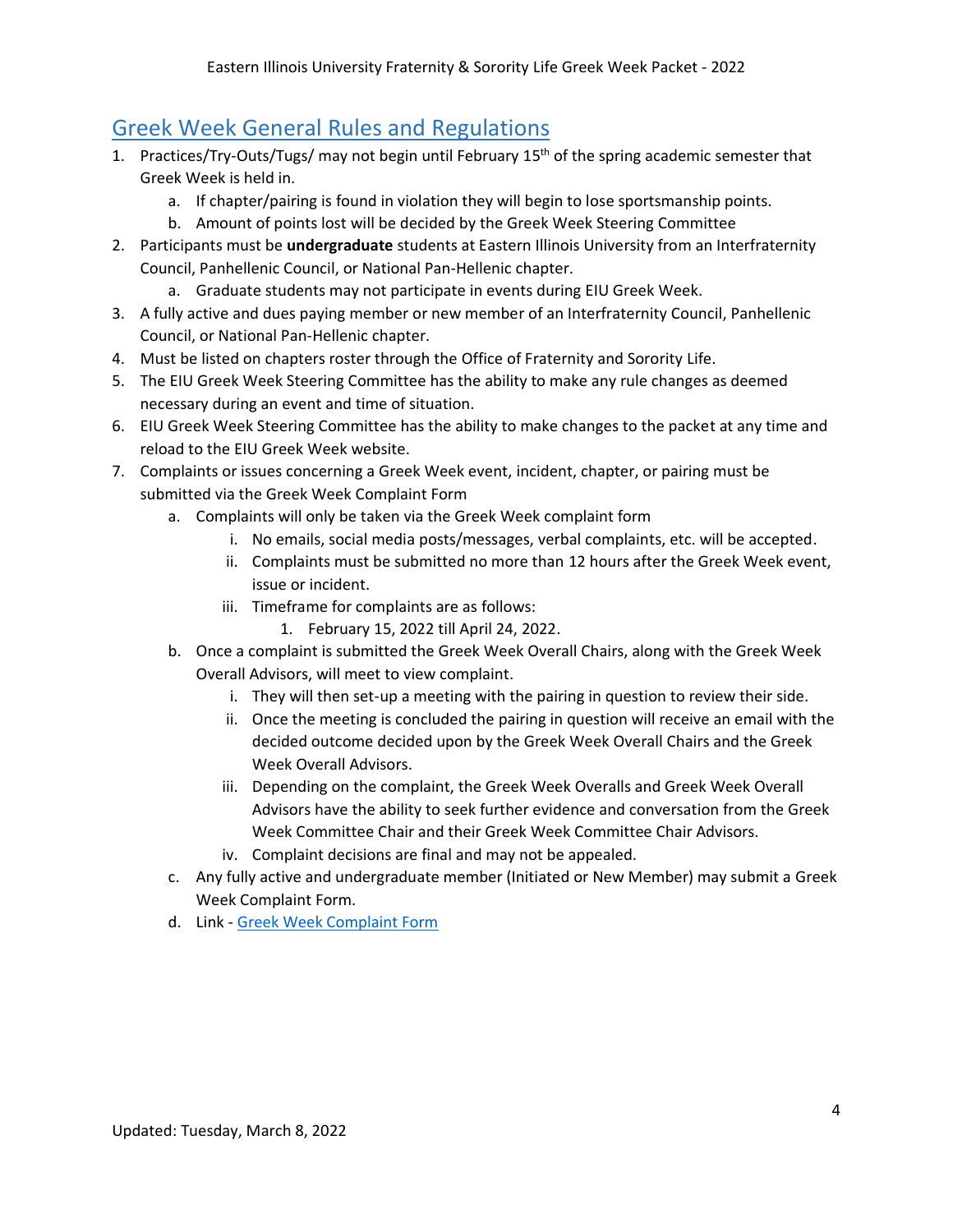## <span id="page-4-0"></span>Airband Information

## <span id="page-4-1"></span>Rules and Regulations

- 1. Each pairing is allowed one group containing no more than **eighteen** people.
	- **a.** Each chapter within the pairing must provide a minimum of five individuals
	- **b.** The pairing has the option to select members to fill the additional spots as they chose.
- 2. Time Limit: The program may not exceed four minutes.
- 3. No dances, props or costumes may include any references to alcohol, controlled substances, racial insensitivity, etc.
- 4. Costumes can only be removed in an appropriate fashion. Instruments and props are permitted but may not be thrown at any time (Absolutely no throwing objects into the crowd). Your chapter(s) and sub-theme must be incorporated in some way, shape, or form (I.e. prop, throw what you know, verbal/chant.) All costume and prop changes and transitions must be submitted in writing no later than **April 5, 2022**. All props and costumes must be in good taste, the Airband committee maintains the right to reject any costume or prop. Any costumes that may be considered inappropriate need to be cleared with either the Airband Advisor or the Airband Chairs. Failure to do so may result in losing points.
- 5. Chapters may only practice Sunday Thursday. The practices may not exceed more than two hours per practice and must be completed before 11:00 pm.
- 6. Song Selections will be made at the **3/1/2022 meeting**.
	- a. **NOTE: Song changes will not be accepted after the Airband meeting on 3/3/2022.**
- 7. All music must be submitted via USB in excellent condition. The USB must be turned into the Airband chairs no later than **March 22, 2022**.
	- a. **NOTE: The USB must include pairing name and song choices.**
- 8. The Airband rehearsals will be held in McAfee on **April 21 and April 22, 2022.**

### **a. ALL PARTICIPATING CHAPTERS/PAIRINGS ARE REQUIRED TO ATTEND THE STAGE REHEARSAL on April 21 or April 22; FAILURE TO ATTEND WILL RESULT IN DISQUALIFICATION.**

- 9. On the night of Airband all chapters must send one representative to check in near the stage thirty minutes before the competition begins.
- 10. Throughout each performance judges will be taking obscene or distasteful dances into consideration. At their discretion, they may deduct points for distasteful actions.
- 11. Costumes and props will be checked one week prior to the Airband performance.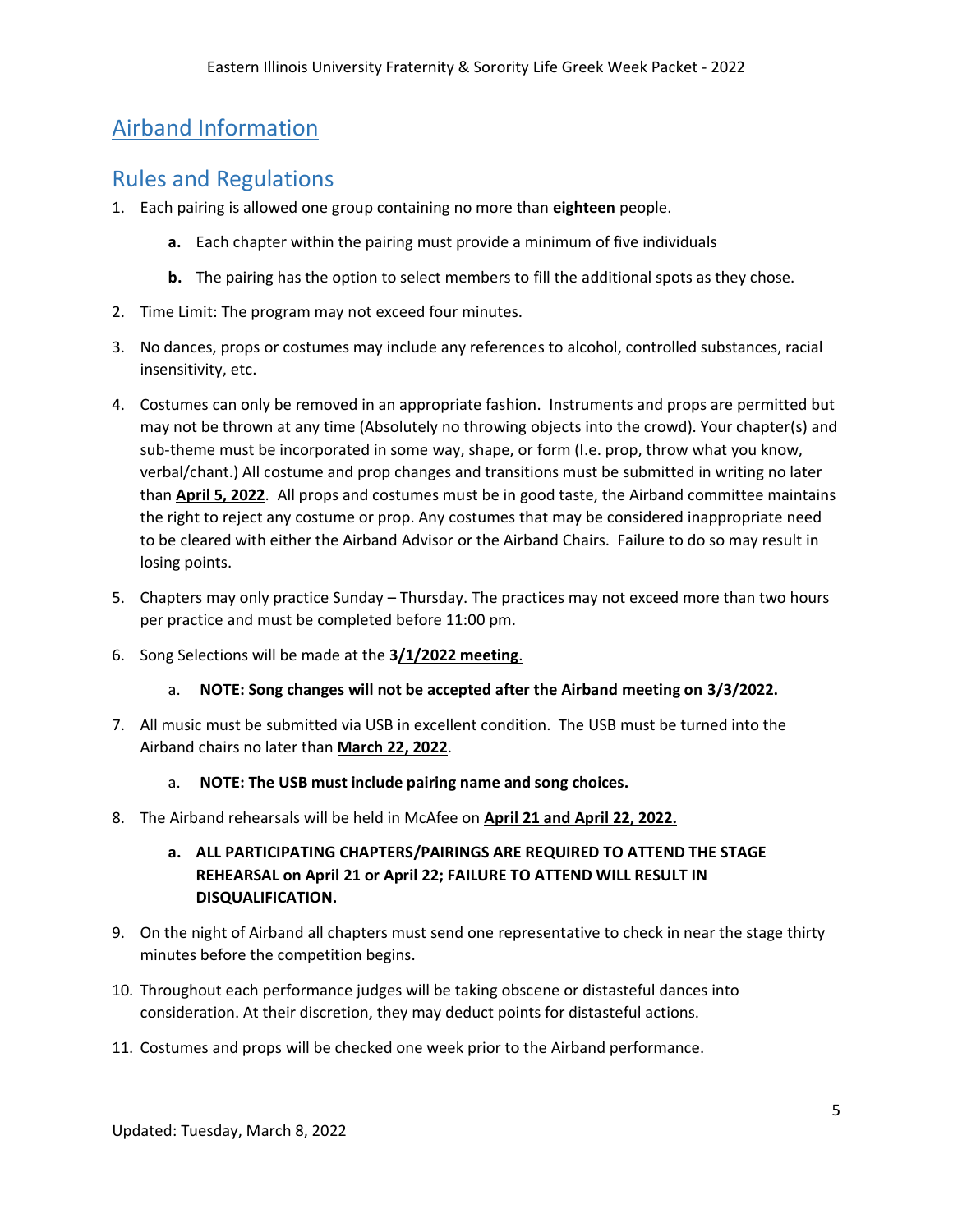- 12. Each Airband participant will have a \$50.00 limit for their costume. A chapter can't spend more than \$100.00 on all props.
	- a. Note: Costume and prop receipts are due **April 5, 2022.**
- 13. It is mandatory that there are four people on the stage during all times of the performance.
- 14. All members of Airband team must have their Panther Card the day of Airband for attendance.

#### a. **NOTE: If Panther Card is not present, member will be unable to participate.**

- 15. Line Up for Dress Rehearsal and day of Airband will be picked on **April 5, 2022.**
	- a. **Chapters/Pairings may not reserve or use the McAfee Gym for Airband rehearsals, tryouts, etc. until their slotted times during the Airband rehearsals week (April 21 & April 22) Chapters/Pairings that are found in violation will be subjected to either point deductions or disqualifications.**

### <span id="page-5-0"></span>Airband Applications

Please complete the following Airband Application (online MachForms) by their designated due dates:

- Airband [Informational Application 1 of 2](https://www.eiu.edu/grklife/machform_4/view.php?id=26012) (will close March 8, 2022 at 9:00 PM)
- Airband [Introduction Application 2 of 2](https://www.eiu.edu/grklife/machform_4/view.php?id=27146) (will close April 5, 2022 at 9:00 PM)

#### <span id="page-5-1"></span>**Deadlines**

#### **March 1 @ 9:15pm (Coaches Meeting)**

-Due

-Songs -Airband Personnel Sheet -Agendas/Deadline lists -Go over packet and contact information

### **April 5th @9:15pm (Coaches Meeting)**

Due:

-Introduction Sheet - Costume and prop receipts -1 USB -Waivers for each participant -Song lyrics -Drawing for times of performance and 2<sup>nd</sup> Rehearsal -Provide general practice schedule -Dress rehearsal schedule will be distributed

### **April 21and April 22 th between 7:00pm – 10:00pm**

-First Airband rehearsal -Mandatory to pick ONE time slot from any of the two days (Doodle Poll) -Costume required, all props required, 1 member in makeup to represent group

### **April 23**

**@6:00pm** - Doors open **@7:00pm** – Airband starts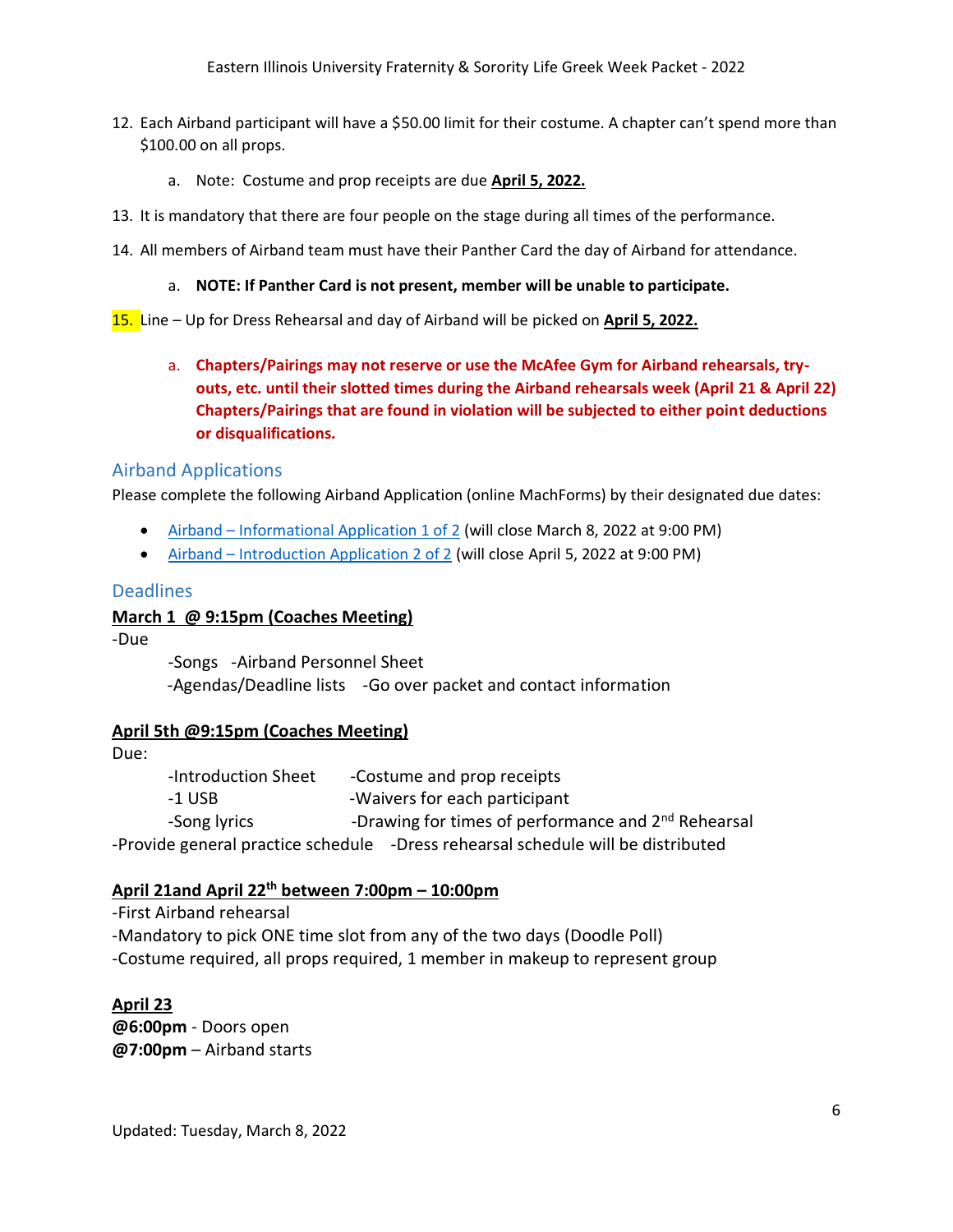## <span id="page-6-0"></span>**Deductions**

### **A deduction can either take points way from the overall final performance score or attendance points depending upon the violation.**

**Performance Deductions** – Five (5) points will be taken away if any of the following happen:

-If there is a prop, costume, move, or etc. added to the performance that wasn't shown during the final dress rehearsal.

-If at least 4people aren't on stage at all times.

-If you exceed the time limit.

-If you don't incorporate both chapter(s) in some way, shape, or form (I.e. prop, "throw what you know," verbal/chant, or sub-theme.)

-If there is not collaboration of chapters throughout the performance.

-The Airband Committee **DOES** have the final say to deduct points if there is any violation.

- Chapters/Pairings may not reserve or use the McAfee Gym for Airband rehearsals, try-outs, etc. until their slotted times during the Airband rehearsals week (April 21 and April 22). Chapters/Pairings that are found in violation will be subjected to either point deductions or disqualifications.

**Meetings Deductions** – Five (5) points will be taken from your attendance points if you do any of the following:

-Do not show up at meetings.

-If paperwork or materials are turned in late.

## <span id="page-6-1"></span>**Contact Information:**

**Airband Advisor:**  Jacob Mueller Email: jmmueller2@eiu.edu

### **Airband Committee Chair**

Hunter Kidwell Email: hmkidwell@eiu.edu

<span id="page-6-2"></span>Airband Score Sheet *Please refer to Appendix A*

<span id="page-6-3"></span>Waiver *Please refer to Appendix B*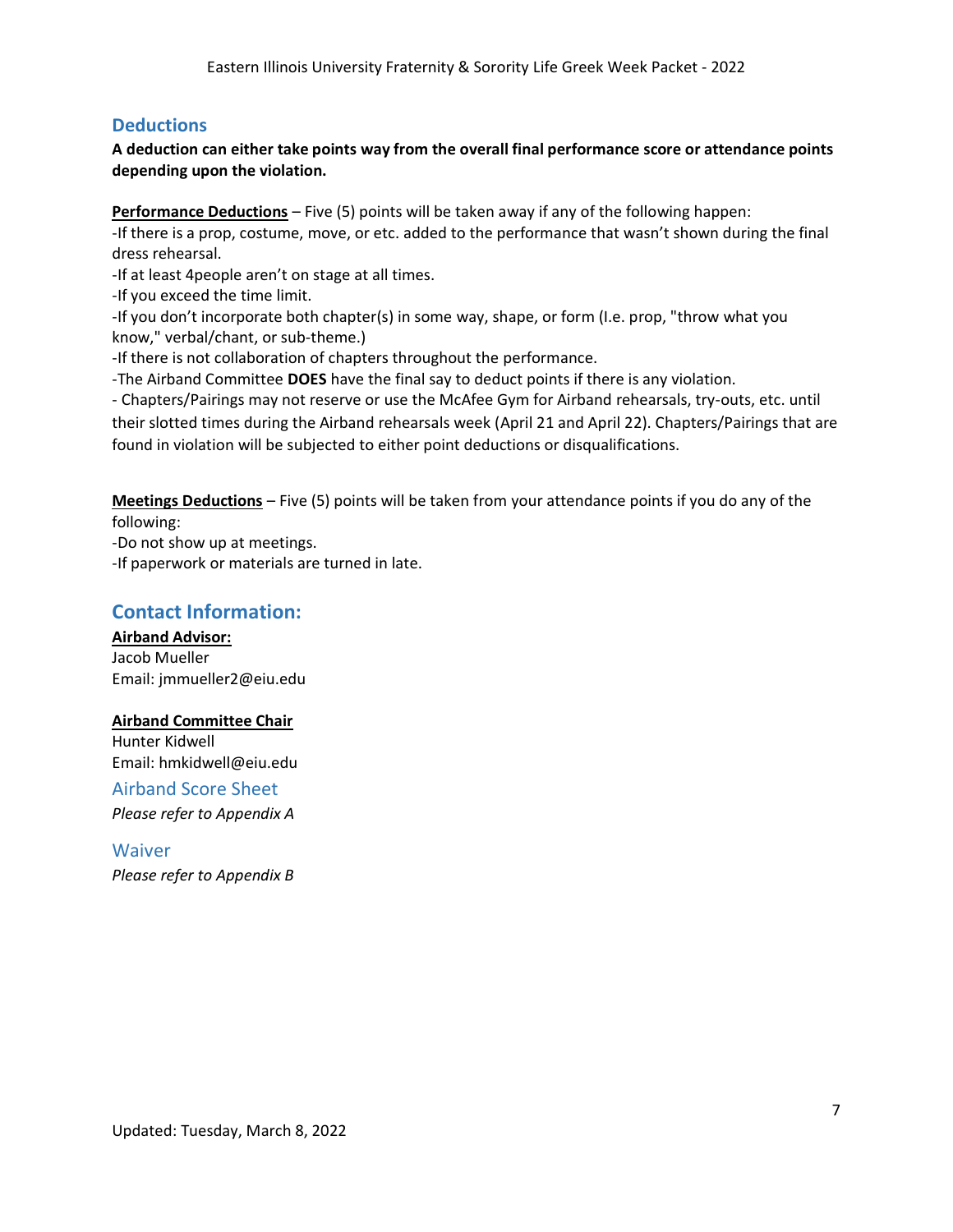## **Tugs**

# <span id="page-7-0"></span>**Tugs**

#### <span id="page-7-2"></span><span id="page-7-1"></span>Rules and Regulations

#### ALL ROSTERS, LIABILITY FORMS, SPORTSMAN LIKE CONDUCT FORMS AND CHAPTER CONDUCT CODES **ARE DUE NO LATER THAN MARCH 29, 2022**

- 1. All forms mentioned above must be turned into the Fraternity and Sorority Programs Life, or handed in at one of the steering committee meetings. There are NO exceptions or excuses that will be accepted after the due date. If you miss this deadline, your chapters WILL NOT participate in the event(s).
- 2. Committee Chairs will not be held responsible for names that cannot be read. If your roster is ineligible, we will count that as not having the forms completed.
- 3. During Tugs, there will be an area separating the tugs lane from the spectators. If any member of your chapter is in that lane at any time during Tugs, the team will be considered in violation of the conduct code, and will be disqualified.
- 4. If a team chooses to drop out of participation in a competition, they will forfeit their seed position. Their team will not place or earn participations points in said event.
- 5. Rain delay schedule will be announced before spring break.
- 6. The event will be held over the campus pond.
- 7. The rope will be entirely wet before the contest begins.
- 8. The start and end of a tug will be indicated by a train horn.
- 9. Only turf or plastic shoes are allowed. No metal cleats may be worn.
- 10. Judges will check participants' shoes prior to each tug (on the rope).
- 11. Substitutions of tuggers may be made before the tug, but must be from the alternate listed on the final roster.
- 12. The team that is able to get two tuggers (second tugger knee deep) on the opposing team in the water first will be declared the winner.
- 13. One false start will be allowed per team, per tug.
- 14. No team member may assume a position behind the anchorman at any time. No one but tugging members may touch the rope after the tug has begun to hold the slack. If necessary, a steering committee member will hold the slack.
- 15. The team coach may not touch the members once the tug has begun.
- 16. No more than two team coaches will be allowed in the lane, failure to adhere to this rule will result in immediate disqualification. Warnings will not be given.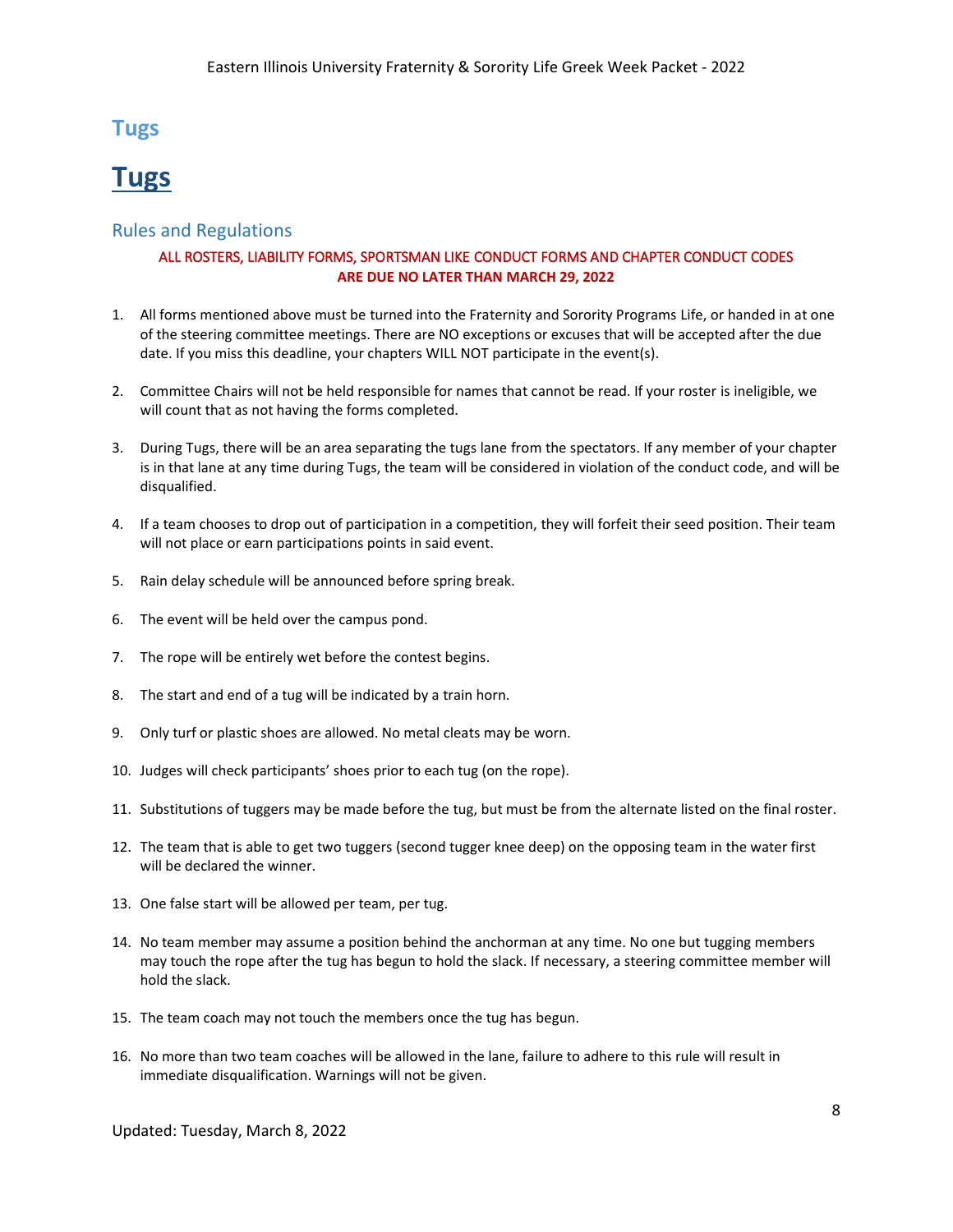- 17. Coaches must be a current EIU student from your pairing, an active member of an Eastern Fraternity/Sorority organization, and must be on the rope with a completed wavier.
- 18. A flagger is required for each team to utilize for the raising and lowering of the flag. The flagger must be a member of the chapter tugging. . This person must be silent and clear-headed during the competition and cannot move from the flag position.
- 19. Only the contestants' feet may touch the ground, unless the participant(s) slip or fall in that event, a judge will issue a verbal warning and the contestant will have 5 seconds by the judge's count to resume their position. If five seconds are exceeded, and the tugger has not resumed to his position on the rope, then the individual will be disqualified.
- 20. NO SITTING ON FEET WILL BE ALLOWED. If caught sitting for more than 5 seconds count by a judge, the individual will be disqualified.
- 21. Alternate grip during the tug will be up to the judge's discretion.
- 22. Teams must stay in the tug lanes, or the team will be disqualified.
- 23. Any attachment to a stable object (i.e. fence pole, tree, boulder, light pole with concrete block, a vehicle, etc.) will result in immediate disqualification, without warning during Round 1, Round 2, Semi-Finals, and Championship tugs. This includes Tugs practices.
- 24. Other immediate disqualifications will result if: a. Intentional forward motion during the explosive stage. b. Intentional releasing of the rope. c. Intentional interference with the judges occurs (by any member of the chapter)
- 25. The rope will be entirely placed in the pond immediately after the prior tug. The team will be given a twominute time limit to dry the rope. Following, the team will then have one minute to approach the rope. The team will then have a maximum of two minutes to get set. When the horn sounds the tug will begin and then the horn sounds for the second time when the tug has ended.
- 26. There will be a two-minute time limit from "Tuggers get set" to "Your team's flag is down." If that time limit is broken, it will be considered a false start.
- 27. If a team refuses/declines to tug at any point, they forfeit their position and will not receive participation points for the event.
- 28. If three or more of the tuggers have been removed from the rope by judges or have voluntarily removed themselves from the rope the tug will be called due to the safety of the tuggers and the opposing team will have won that tug.
- 29. If the Anchor has been removed from the rope by the judges or have voluntarily removed or untied themselves from the rope the tug will be called due to the safety of the tuggers and the opposing team will have won that tug.

#### **Coaches Meeting Information:**

- **1. Tugs first meeting is March 22, 2022 at 9:00 PM**
- 2. **Tugs second meeting is April 5th at 9:00 PM**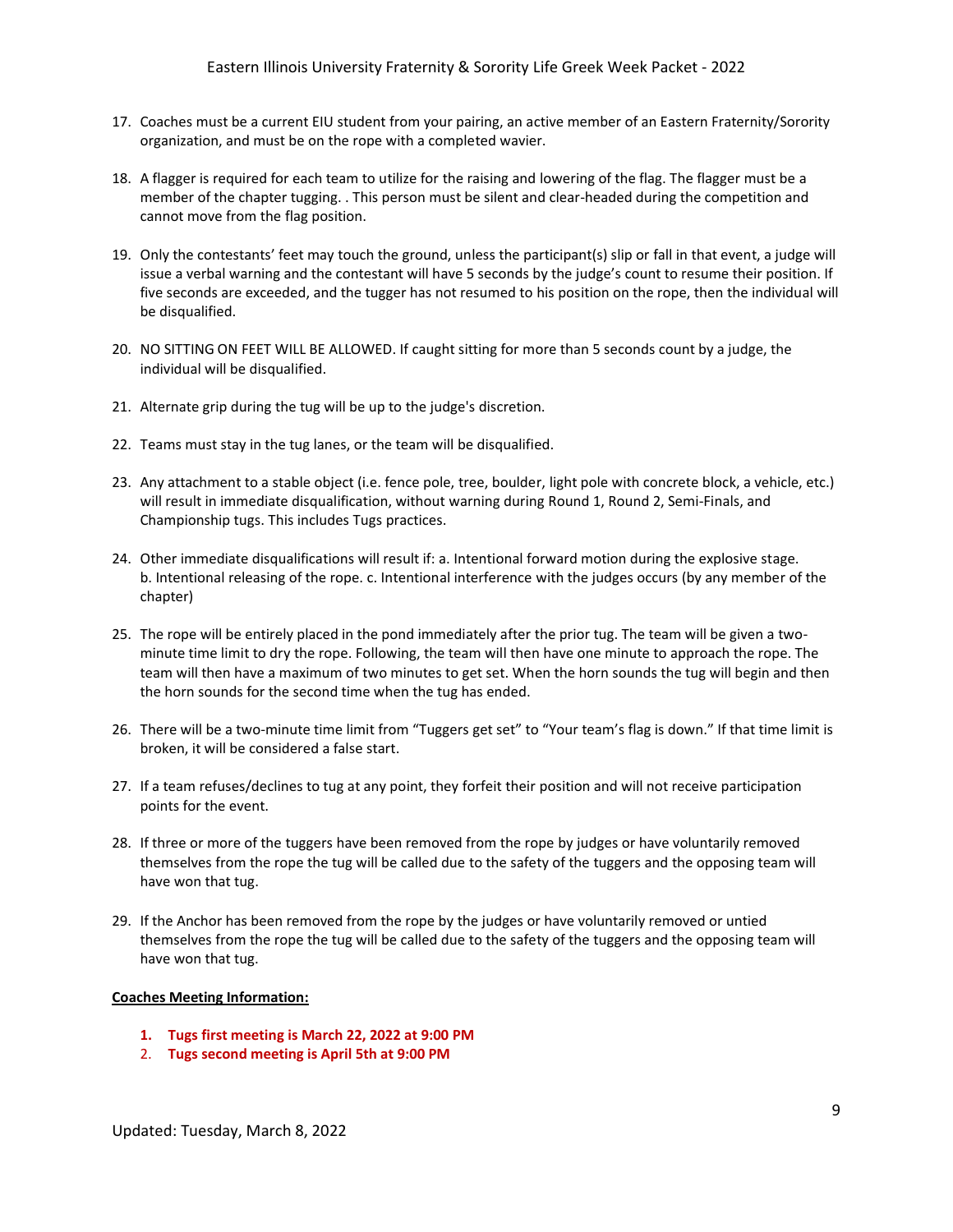#### **Men's Tugs**

#### **NO TRAINING, CONDITIONING OR PRACTICES AS A TEAM UNTIL FEBRUARY 15, 2022**

Chapters may only practice Sunday – Thursday. The practices may not exceed more than two hours per practice and must be completed before 11:00pm.

Failure to abide by the above practice regulations may result in the following:

- Verbal warning by the Greek Week Steering committee
- Greek Week pairing will lose sportsmanship points
- Tug Team will be disqualified from participating in Tugs.

**No tugging on the following areas: Rugby Field, Football field, Church behind Sigma Phi Epsilon, the pond, IM fields, band practice field. Greek Week Steering Committee has the right to add more areas to this list at any time.** 

1. Every member will sign a liability form and return it to the Rules and Games Committee by March 29, 2022 or the entire team will not tug. **NO EXCEPTIONS**.

2. Every member must also sign the sportsman like conduct agreement before they will be allowed to tug. This is also due by March 29, 2022

#### **Rope Size:**

1. Each team will consist of no more than eight total men (six on the rope with two of them being alternates)

#### **WOMEN'S TUGS**

#### **NO TRAINING, CONDITIONING OR PRACTICES AS A TEAM UNTIL FEBRUARY 15, 2022**

Chapters may only practice Sunday – Thursday. The practices may not exceed more than two hours per practice and must be completed before 11:00pm.

Failure to abide by the above practice regulations may result in the following:

Verbal warning by the Greek Week Steering committee

Greek Week pairing will lose sportsmanship points

Tug Team will be disqualified from participating in Tugs.

#### **No tugging on the following areas: Rugby Field, Football field, Church behind Sigma Phi Epsilon, the pond, IM fields, band practice field. The Greek Week Steering Committee has the right to add more areas to this list at any time.**

1. Every member will sign a liability form and return it to the Games Committee by March 29, 2022or the entire team will not tug. **NO EXCEPTIONS.** 

2. Every member must also sign the sportsman like conduct agreement before they will be allowed to tug. This is also due by March 29, 2022.

#### **Rope Size:**

1. Each team will consist of eight total women (six on the rope, with two alternates)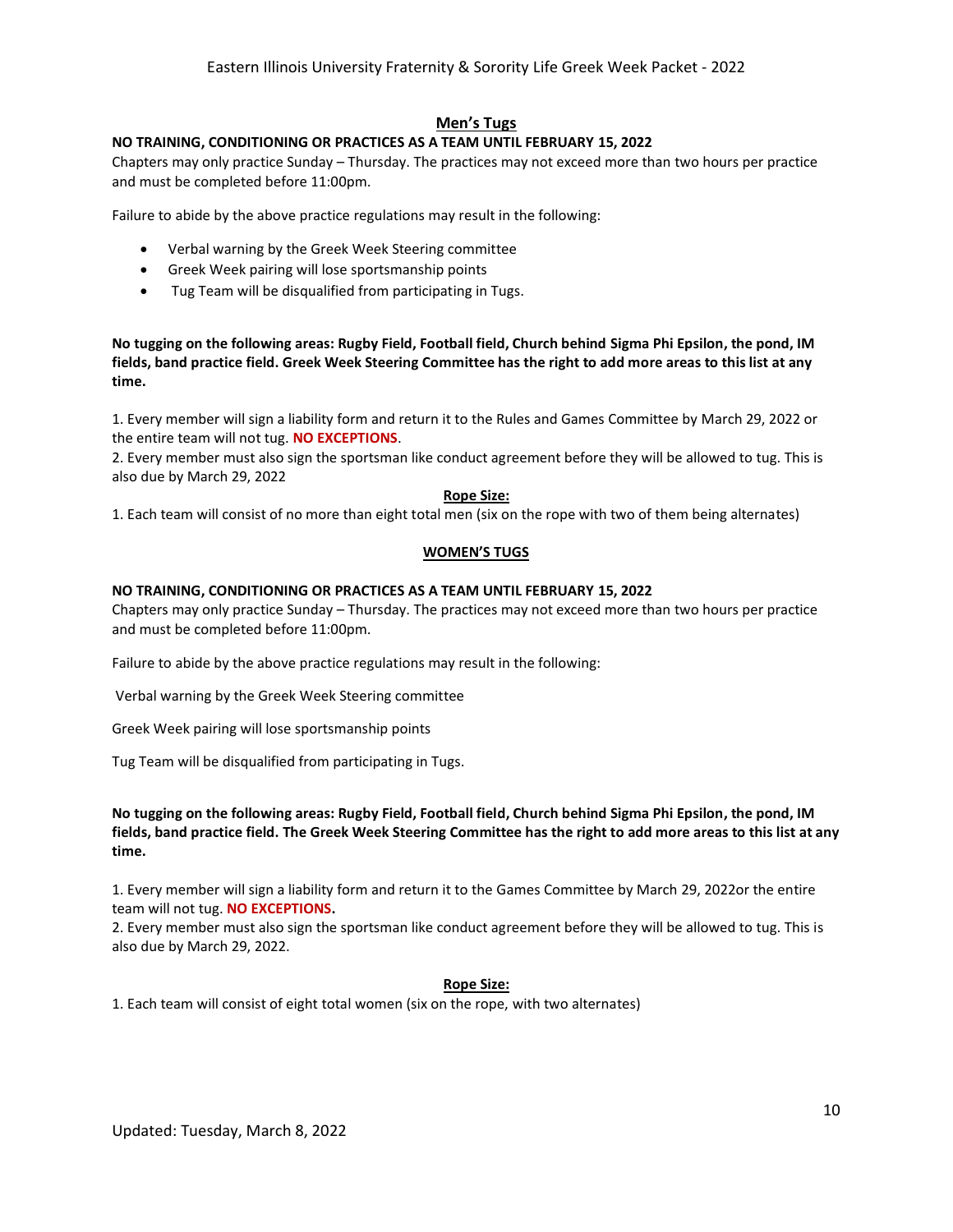### <span id="page-10-0"></span>Deadlines and Deductions

*Please refer to previously provide information for multiple deadline and deduction items*

### <span id="page-10-1"></span>Tugs Applications

<span id="page-10-2"></span>Tugs Sportsman-Like Conduct Code *Please refer to Appendix D*

<span id="page-10-3"></span>**Waivers** 

<span id="page-10-4"></span>Waiver for Men's Tugs *Please refer to Appendix C*

<span id="page-10-5"></span>Waiver for Women's Tugs *Please refer to Appendix D*

Tugs Advisor: CJ Gibson Email: [cjgibson2@eiu.edu](mailto:cjgibson2@eiu.edu)

Committee Chair: Hannah Michalski Email: [hfmichalski@eiu.edu](mailto:hfmichalski@eiu.edu)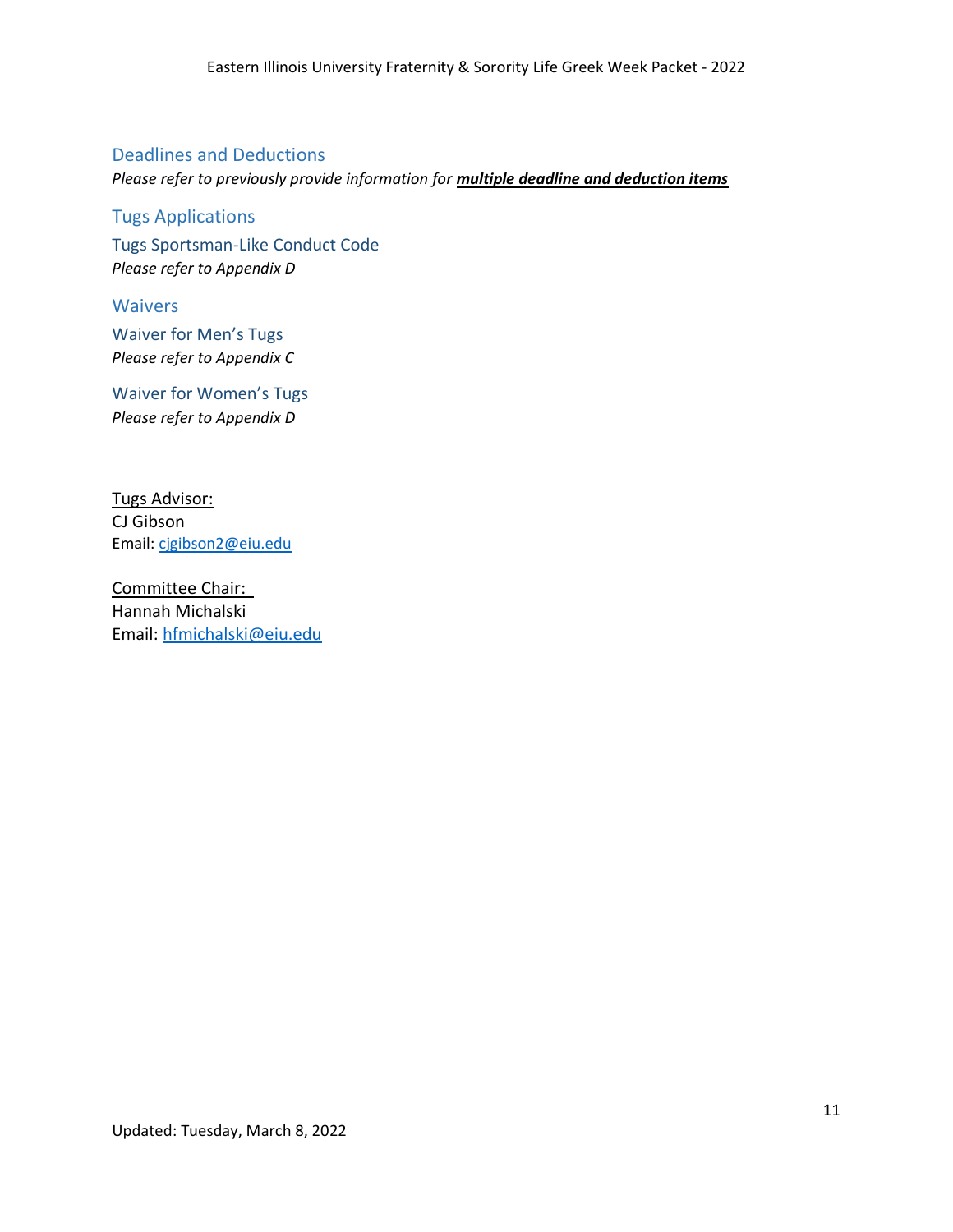## <span id="page-11-0"></span>Unity Information

## <span id="page-11-1"></span>Rules and Regulations

- 1. **Jeopardy** Each pairing will have a group of 4 participate in this event
	- a. Each team will consist of no more than four (4) participants.
	- b. Each chapter within the pairing must supply at least one participant to be on the team.
	- c. It is up to the pairings discretion on additional team members for the team to reach the required 4 members.
- 2. Cell Phones, Apple Watches, and other technology devices will not be allowed to be used throughout the competition.
	- a. Devices will be put in a basket on the Jeopardy team table
- 3. If caught cheating, the team will not receive points for that category.
	- a. If caught cheating a second time, the team will be disqualified.

### **Banner**

- 1. Banner must incorporate Greek Week Theme.
- 2. Banner must include pairings chapter's letters and symbols.
- 3. Banner cannot degrade EIU, another chapter, chapters, or a staff member of the University.
- 4. Please be creative, but yet appropriate and tasteful.
- 5. **NO GLITTER!** If a chapter has glitter on your Greek Week banner each chapter will be fined \$75 and disqualified from banner judging and loss of participation points for banner contest.
- 6. Banner can ONLY be hung between the following dates and times:
	- a. Friday, April 22 during **OWN PAIRING'S** dress rehearsal time.
	- b. Saturday, April 23 between 6:00pm and 7:00pm.
	- c. Cannot be hung on any other date's or times.
	- d. After Airband, pairings must remove their banner or receive a 5-point deduction
- 7. Please refer to Appendix J for Greek Week Banner Scoring Rubric
- 8. Banners can be any size.

### **Faculty/Staff Appreciation Day**

- 1. Chapters will be designated an office on-campus to deliver donuts and a thank-you card to on the morning of Wednesday, April 20, 2022
- 2. Chapters will need to send three representatives by 9:30am to the Office of Fraternity and Sorority Life to deliver the donuts and thank-you card to their designated office.
- 3. Chapters will receive 25 participation points for delivering appreciation items and posting on their chapters IG (Instagram page) and tagging @EIUFSL
	- a. To receive full participation points, faculty/staff of that office must be present in the picture.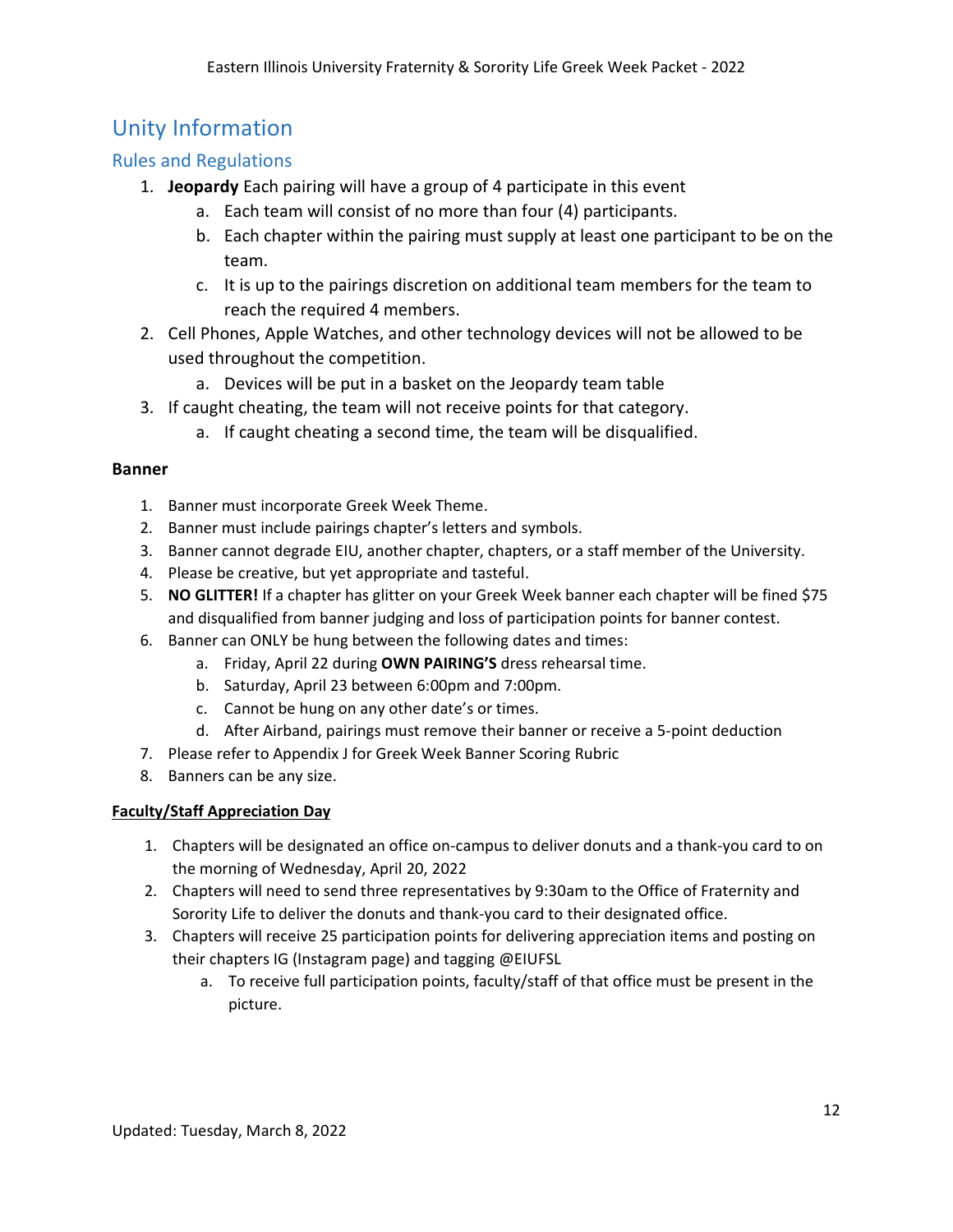## <span id="page-12-0"></span>Unity Application

Please complete the following Unity Application (online Mach Forms) by its designated due date:

<span id="page-12-1"></span>• Greek Unity – [Informational Application](https://www.eiu.edu/grklife/machform_4/view.php?id=28952) (will close March 29, 2022 by 9:00 PM)

### Deadlines

- 1. All applications must be turned in by March 29.
- 2. If applications are not turned in at this time, the organization will be unable to participate in the event.

### <span id="page-12-2"></span>**Deductions**

1. If there is cheating throughout the event, there will be no points given to the pairing.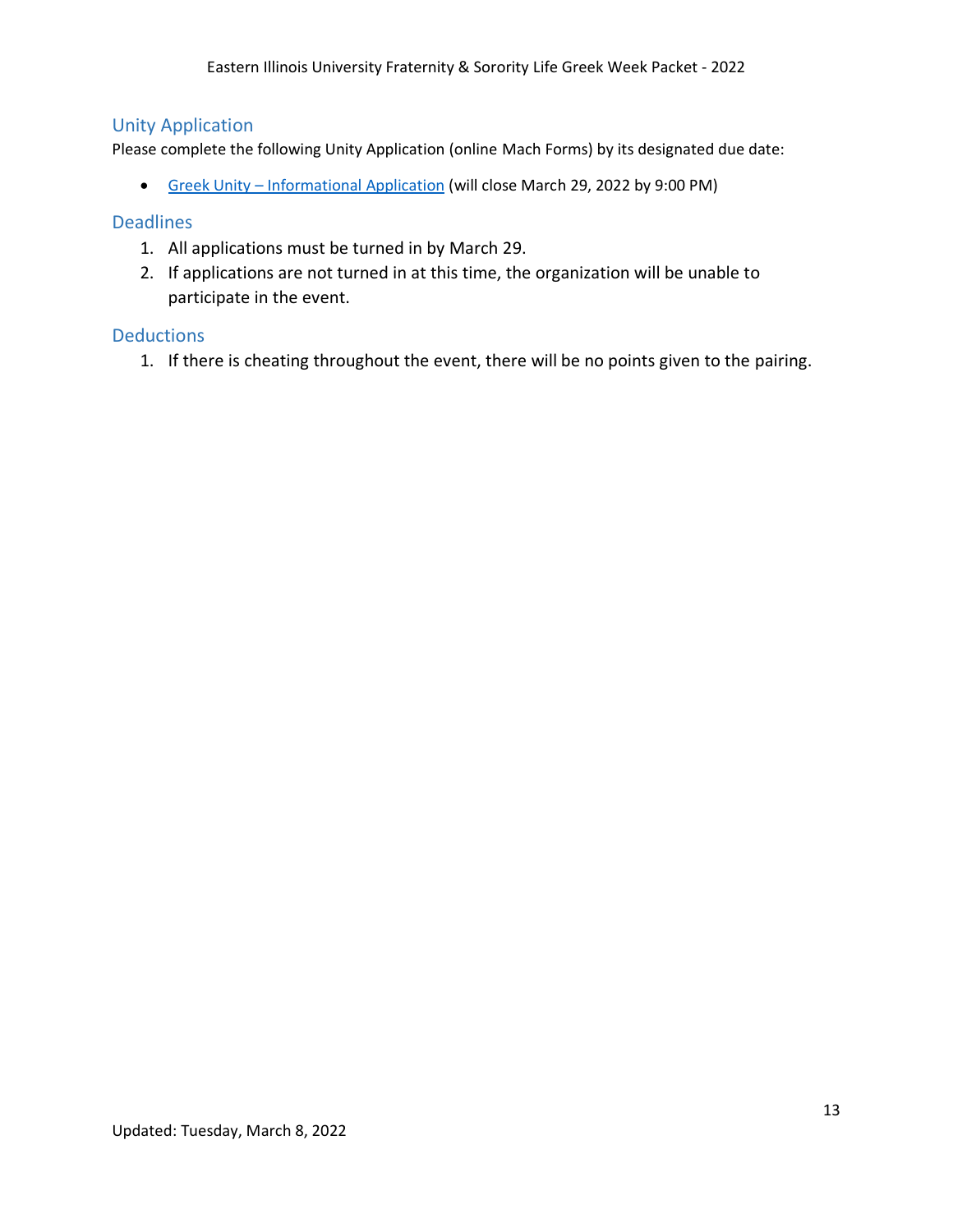# <span id="page-13-0"></span>Community Service/Philanthropy Information

## <span id="page-13-1"></span>Blanket Making/FSL Panther Service Day

### <span id="page-13-2"></span>Rules and Regulations

- Pairings are required to make 40 blankets total
- 5 extra blankets can be made to make for a total of 45 blankets for 5 more points, but extra points are capped at five.
- A minimum of 50% of each chapter of each pairing must be in attendance to make the 40 blankets and count towards pairing participation.
- This event is in collaboration with the Office of Civic Engagement and Volunteerism.

### <span id="page-13-3"></span>Percentage Night

Tuesday, April 19th – Dirty's

Time: 4:00 pm till 8:00 pm.

Proceeds will be donated to the Campus Food Panty

Chapters that post attendance at Dirty's for Percent Night and tag @EIUFSL on IG (Instagram) will receive 15 points.

#### **Any questions, please contact the Chairs:**

Karoline Kantor

Kaylee Pettigrew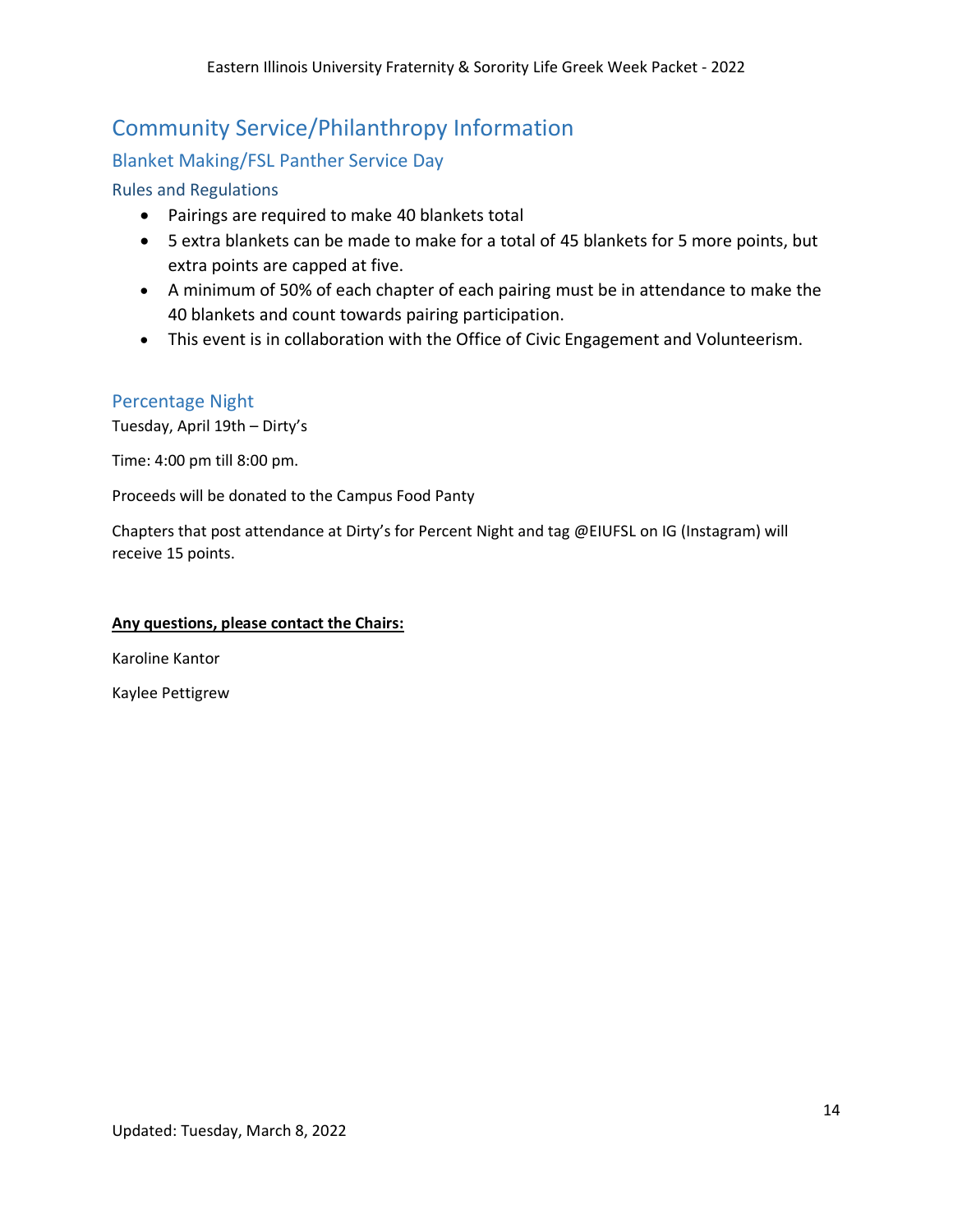## Election & Coronation Information

### <span id="page-14-0"></span>Rules and Regulations

### **Breakdown of Scoring for Coronation**

- 25% will be scored on the Application
- 15% will be scored on Votes
- 60% will be scored on Interview Video
- *There will be one Greek Week royalty from each category.*
- *There will be a one Runner-Up from each category*

### <span id="page-14-1"></span>Greek Week Royalty Candidate Application

Please complete the following Greek Week Royalty Candidate Application (online Mach Form) by its designated due date:

• [Greek Week Royalty](https://www.eiu.edu/grklife/machform_4/view.php?id=29428) Candidate Application (will close March 1, 2022 at 11:59 PM)

### <span id="page-14-2"></span>**Deadlines**

- **Tuesday , March 1st, 2022:**
	- o Greek Week Royalty Apps. are due online via above Mach Form at 11:59 pm.

### • **Tuesday, March 22, 2022:**

- o Mandatory Coronation meeting.
- o If you can't make the meeting contact Natasha Koenig at [nlkoenig@eiu.edu](mailto:nlkoenig@eiu.edu) for a make-up meeting.

### • **Tuesday , April 5 by 9:00pm**

- o Candidate interview videos will be due by 9:00pm.
- $\circ$  If videos are submitted late, a 5-point deduction will be taken for the late submission.
- $\circ$  Video questions will be provided at the March 22, 2022 candidate meeting.
- $\circ$  Videos may not be longer than 5 minutes and must cover all questions.
- o Candidates may wear appropriate apparel that represents their organization.
- o Videos must be filmed in an appropriate space either on-campus or off-campus.
- $\circ$  Videos must be submitted via an unlisted YouTube link to eiufsp@eiu.edu.

#### <span id="page-14-3"></span>• **Saturday, April 23, 2022:** Coronation

o **This will take place during intermission of Airband.**

**Candidates, please wear formal attire.**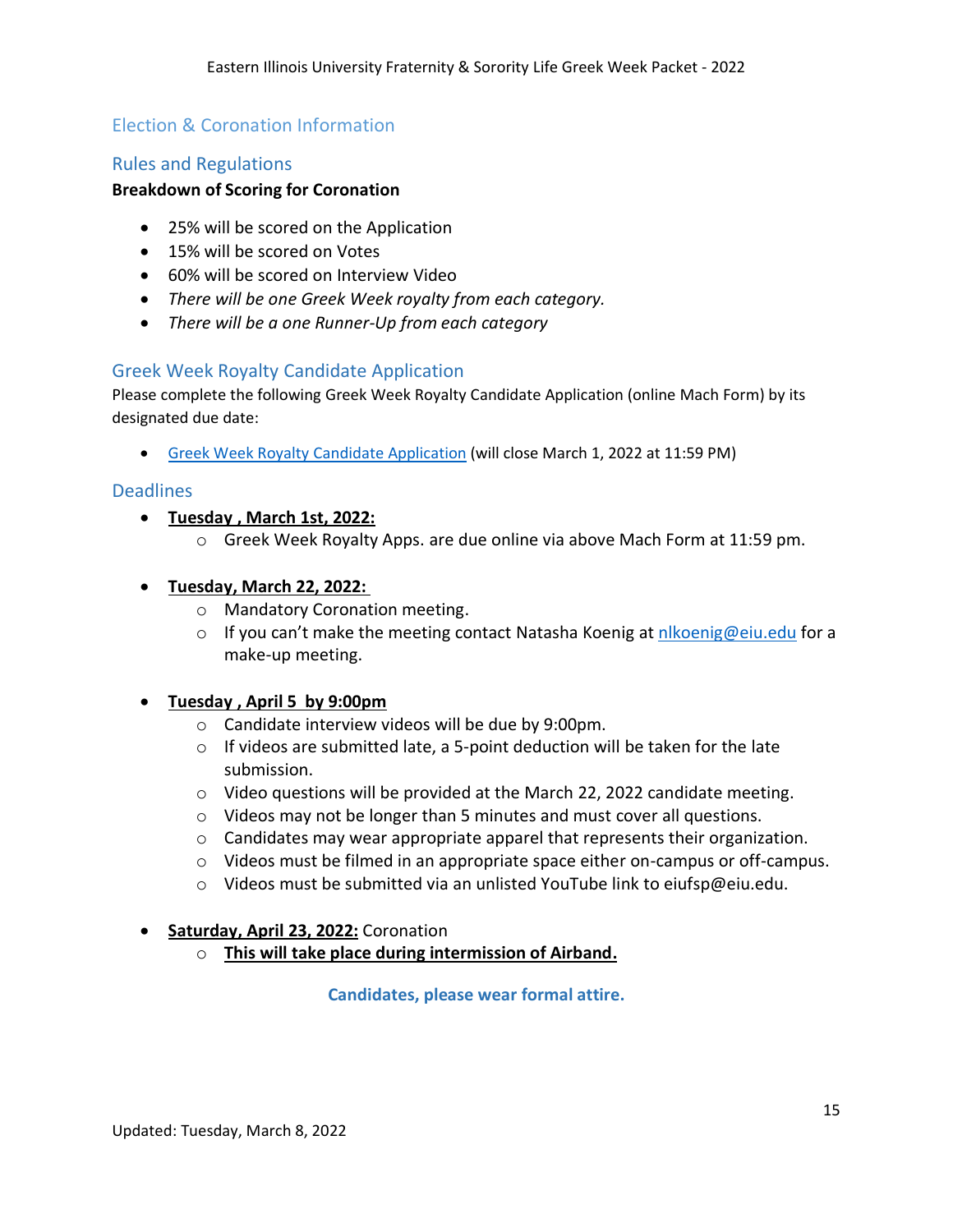# Appendix A – Airband Score Sheet

<span id="page-15-0"></span>Airband Score Sheet – 2022 Judge #: \_\_\_\_\_\_\_\_ (1 reflects lowest possible score, 10 reflects highest possible score)

Pairing Name: \_\_\_\_\_\_\_\_\_\_\_\_\_\_\_\_\_\_\_\_\_\_\_\_\_\_\_\_\_\_\_\_\_\_\_\_

| <b>Judging Categories</b><br><b>Scoring</b><br><b>Judges</b> |       |              | (+) Strong Areas/                                                                                                  | <b>Judge Comments</b> |  |
|--------------------------------------------------------------|-------|--------------|--------------------------------------------------------------------------------------------------------------------|-----------------------|--|
|                                                              | Range | <b>Score</b> | Needs Improvement (-)                                                                                              |                       |  |
| Showmanship                                                  | 15    |              | (+) Expression (-)<br>$(+)$ Team Image $(-)$<br>(+) Crowd Appeal (-)<br>(+) Projection (-)                         |                       |  |
| Spacing/Formations/<br>Transitions                           | 10    |              | (+) Creativity (-)<br>$(+)$ Spacing $(-)$<br>(+) Variety (-)<br>$(+)$ Flow $(-)$<br>(+) Use of Floor (-)           |                       |  |
| <b>Style Execution</b>                                       | 10    |              | (+) Body Control (-)<br>(+) Sharpness (-)<br>(+) Technique (-)                                                     |                       |  |
| Synchronization/<br>Precision                                | 15    |              | $(+)$ Timing $(-)$<br>$(+)$ Sharpness $(-)$<br>$(+)$ Clean $(-)$<br>(+) Visual Appeal (-)                          |                       |  |
| Choreography                                                 | 10    |              | (+) Move Variety (-)<br>(+) Uniqueness (-)<br>$(+)$ Pace/Tempo $(-)$<br>(+) Use of Music (-)                       |                       |  |
| <b>Routine Difficulty</b>                                    | 10    |              | (+) Complex Moves (-)<br>(+) Difficulty (-)<br>$(+)$ Rhythm $(-)$<br>(+) Transitioning (-)                         |                       |  |
| <b>Pairing Collaboration</b>                                 | 10    |              | <b>Both Chapters</b><br>Represented/Incorporated<br>Four members at all times<br>Worked together in<br>performance |                       |  |
| <b>Overall Execution</b>                                     | 10    |              | (+) Synchronization (-)<br>(+) Precision (-)<br>$(+)$ Timing $(-)$<br>(+) Clean Routine (-)                        |                       |  |
| Overall<br>Routine Impression                                | 10    |              | (+) Entertaining (-)<br>$(+)$ Energy/pace $(-)$<br>(+) Creativity (-)<br>(+) Costumes (-)<br>(+) Dances Moves (-)  |                       |  |
| Deductions:                                                  | $(-)$ |              | <b>Additional Comments:</b>                                                                                        |                       |  |
| Total Score (100 pts.)                                       |       |              |                                                                                                                    |                       |  |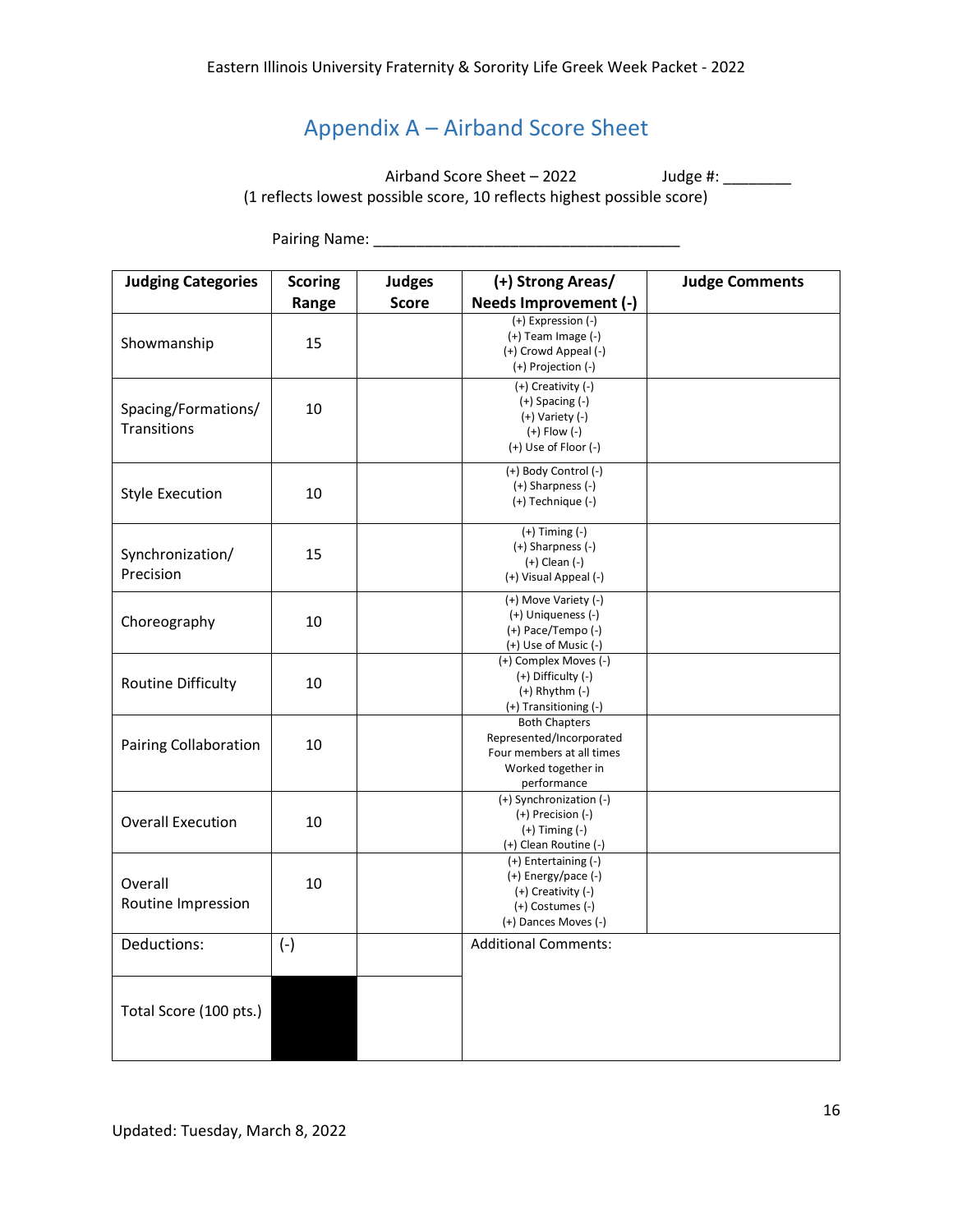# Appendix B – Airband Waiver **2022 Airband Waiver**

#### <span id="page-16-0"></span>**Eastern Illinois University Liability Release, Waiver, Discharge and Covenant Not to Sue**

This is a legally binding release made by me, \_\_\_\_\_\_\_\_\_\_\_\_\_\_\_\_\_\_\_\_\_\_\_\_\_\_\_\_(Please Print)(Hereinafter referred to as "Releaser") to Eastern Illinois University (Hereinafter referred to as "Institution").

I fully recognize that there are dangers and risks to which I may be exposed by participation in the Greek Week Airband on . The following is a description and examples of specific, significant, non-obvious dangers and risks associated with this activity: travel to and from the conference, conference participation and recreation/social activities. I understand the Institution does not require me to participate in this activity, but I want to do so, despite the possible dangers and risks and despite this Release.

I, therefore agree to assume and take on myself all of these risks and responsibilities in any way associated with this activity. In consideration of and return for the services, facilities, and other assistance provided to me by the Institution in this activity, I release the Institution (and this governing board, employees, and agents) from any and all liability, claims, and actions that may arise from injury or harm me, from my death, or from damage to my property in connection with this activity. I understand this Release covers liability, claims and actions caused entirely or in part by any acts or failures to act of the Institution (or its governing board, employees, or agents), including but not limited to negligence, mistake or failure to supervise the Institution.

I recognize that this Release means I am giving up, among other things, rights to sue the Institution, its governing board, employees, and agents for injuries, damages, or losses I may incur. I also understand the release binds my heirs, executors, administrators and assigns, as well as me.

I have read this entire release, I fully understand it, and agree to be legally bound by it.

\_\_\_\_\_\_\_\_\_\_\_\_\_\_\_\_\_\_\_\_\_\_\_\_\_\_\_\_\_\_\_\_\_\_\_\_\_ \_\_\_\_\_\_\_\_\_\_\_\_\_\_\_\_\_\_

\_\_\_\_\_\_\_\_\_\_\_\_\_\_\_\_\_\_\_\_\_\_\_\_\_\_\_\_\_\_\_\_\_\_\_\_\_\_ \_\_\_\_\_\_\_\_\_\_\_\_\_\_\_\_\_\_

This is a release of your rights. READ CAREFULLY BEFORE SIGNING!!

Releaser's Signature **Date** Date **Date** 

Guardian's Signature (if releaser is under 18) Superior Contract Date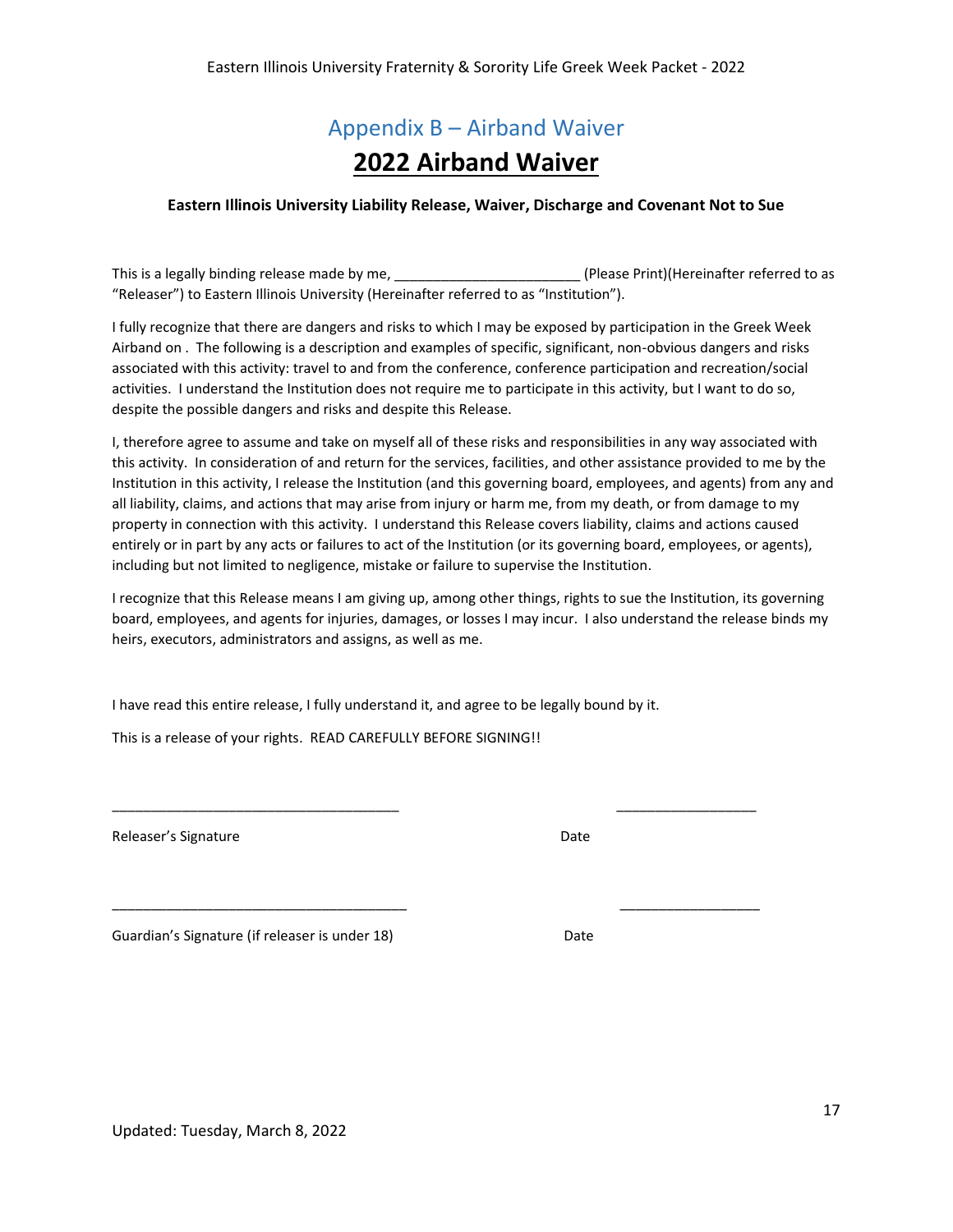## Appendix C – Greek Week Chapter Conduct Code

#### <span id="page-17-0"></span>**Chapter Conduct Code**

**I,** \_\_\_\_\_\_\_\_\_\_\_\_\_\_\_\_\_\_\_\_\_\_\_\_\_\_\_\_\_\_\_ as the acting President of the \_\_\_\_\_\_\_\_\_\_\_\_\_\_\_\_\_\_\_\_\_\_\_\_\_\_ chapter, agree to be held responsible for the behavior of my entire Chapter. The Chapter understands the rules regarding all Greek Week sponsored events and games. We understand appropriate behavior is expected from all members whether they are participating members of the event or a member of the audience, or within the Charleston community. We also agree to treat all committee members, staff, judges and other Greek Week participants in the manner we would like to be treated. Furthermore, the Chapter understands that violation of this code by any member can result in sportsmanship point deductions or disqualification of the entire team or Chapter at any event. Greek Week staff also possess the power to disqualify any Chapter from participating in Greek Week events entirely upon any behavior deemed extremely unsportsmanlike.

| <b>Chapter President</b>    | Greek Week Delegate         |
|-----------------------------|-----------------------------|
|                             |                             |
|                             |                             |
|                             |                             |
| Overall Greek Week Co-Chair | Overall Greek Week Co-Chair |
|                             |                             |
|                             |                             |
|                             |                             |
|                             |                             |

Interim Director of Fraternity/Sorority Director

**This form is to be turned into the Greek Week Steering Committee on March 1, 2022 at theGreek Week Delegates Meeting**

**NO EXCEPTIONS**.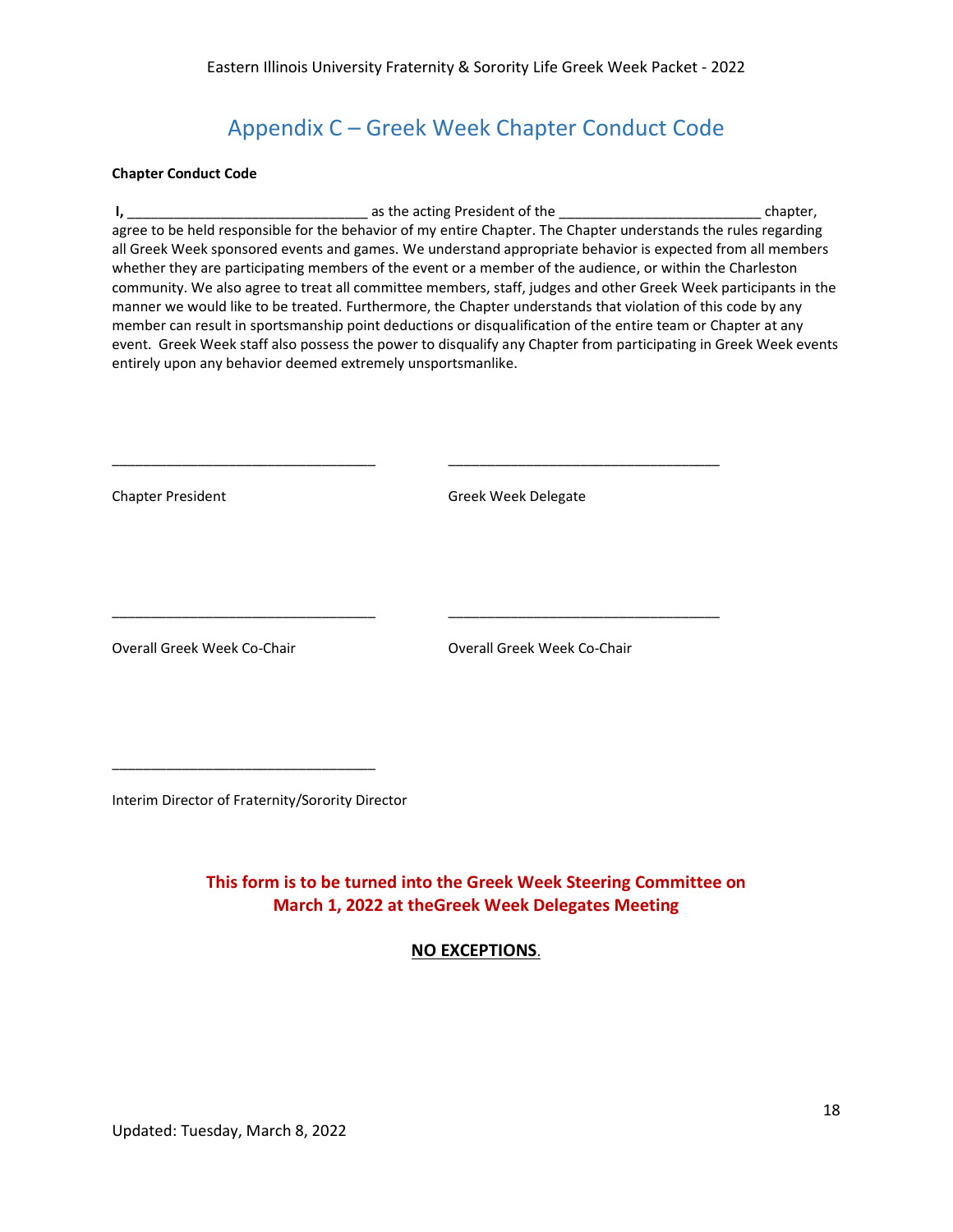## Appendix D – Tugs Sportsman-Like Conduct Code

#### <span id="page-18-0"></span>**Everyone must sign this before they will be allowed to participate in any event! If anyone from a team does not sign this code, the entire team will be disqualified.**

As a member of the \_\_\_\_\_\_\_\_\_\_\_\_\_\_\_\_\_\_\_\_\_\_\_\_\_\_\_\_\_\_\_\_\_\_\_\_ chapter, I agree to uphold the standards of Eastern Illinois University, Panhellenic Council, Interfraternity Council, and National Pan-Hellenic Council regarding sportsmanlike conduct. This code includes appropriate treatment of judges, steering committee members, staff and other Greek Week participants. I have also have read and understand the rules that apply to the event in which I am participating. If I should choose not to adhere to this code, my actions will be reviewed by Games Committee and my Chapter President. The final decision will rest with the Games Committee. In addition, I agree my behavior should at all times represent the Greek Community in a positive manner. Failure to adhere this code could result in disqualification of my entire team and possibly my chapter.

#### TEAM MEMBERS

|    | <b>PRINT NAME &amp; E-Number Sign</b>                                                                               |  |  |
|----|---------------------------------------------------------------------------------------------------------------------|--|--|
| 1. | <u> 1980 - Johann Barn, mars eta bainar eta baina eta baina eta baina eta baina eta baina eta baina eta baina e</u> |  |  |
| 2. | <u> 1989 - Johann Stein, fransk politik (d. 1989)</u>                                                               |  |  |
| 3. | <u> 1989 - Johann Barbara, martxa alemaniar arg</u>                                                                 |  |  |
| 4. |                                                                                                                     |  |  |
| 5. |                                                                                                                     |  |  |
| 6. | <u> 1989 - Johann Barbara, martxa alemaniar a</u>                                                                   |  |  |

#### ALTERNATES

|                                                                 | <b>PRINT NAME &amp; -Number</b>  | Sign |  |  |  |
|-----------------------------------------------------------------|----------------------------------|------|--|--|--|
|                                                                 | 1. $\qquad \qquad$               |      |  |  |  |
|                                                                 |                                  |      |  |  |  |
| <b>COACHES</b>                                                  |                                  |      |  |  |  |
|                                                                 | <b>PRINT NAME &amp; E-Number</b> | Sign |  |  |  |
|                                                                 | 1. $\qquad \qquad$               |      |  |  |  |
| 2.                                                              |                                  |      |  |  |  |
| This form is to be turned into Nathan's office by February 24th |                                  |      |  |  |  |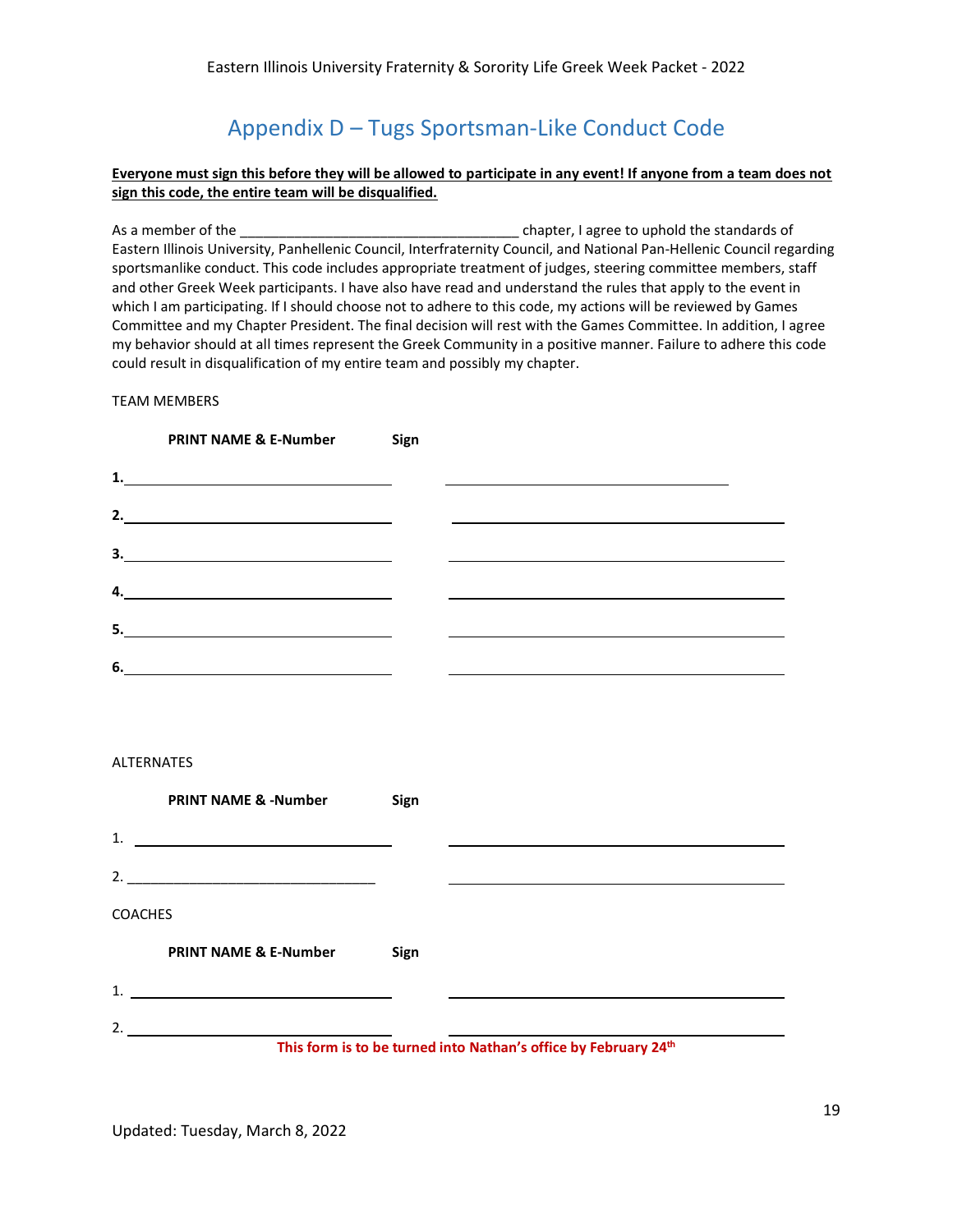## Appendix E – Waiver for Men Tugs

#### **Eastern Illinois University Liability Release, Waiver, Discharge and Covenant Not to Sue**

<span id="page-19-0"></span>This is a legally binding release made by me, \_\_\_\_\_\_\_\_\_\_\_\_\_\_\_\_\_\_\_\_\_\_\_\_\_\_\_\_\_\_\_\_\_\_\_\_\_\_\_ (Please Print)

(Hereinafter referred to as "Releaser") to Eastern Illinois University (Hereinafter referred to as "Institution").

I fully recognize that there are dangers and risks to which I may be exposed by participating in the **Greek Week Men's Tugs.** The following is a description and examples of specific, significant, non- obvious dangers and risks associated with this activity: travel to and from the conference, conference participation and recreation/social activities. I understand the Institution does not require me to participate in this activity, but I want to do so, despite the possible dangers and risks and despite this Release.

I, therefore agree to assume and take on myself all of these risks and responsibilities in any way associated with this activity. In consideration of and return for the services, facilities and other assistance provided to me by the Institution in this activity, I release the Institution (and its governing board, employees, and agents) from any and all liability, claims and actions that may arise from injury or harm me, from my death, or from damage to my property in connection with this activity. I understand this release covers liability, claims and actions caused entirely or in part by any acts or failures to act of the Institution (or its governing board, employees, or agents), including but not limited to negligence, mistake or failure to supervise the Institution.

I recognize that this Release mean I am giving up, among other things, rights to sue the Institution, its governing board, employees, and agents for injuries, damages, or losses I may incur. I also understand this release binds my heirs, executors, administrators and assigns, as well as me. I have read this entire release, I fully understand it, and agree to be legally bound by it. This is a release of your rights.

## **READ CAREFULLY BEFORE SIGNING!!!**

Date **Date Contract Contract Contract Contract Contract Contract Contract Contract Contract Contract Contract Contract Contract Contract Contract Contract Contract Contract Contract Contract Contract Contract Contract Co** 

l,

Date Guardians Signature (if releaser is under 18 years of age)

\_\_\_\_\_\_\_\_\_\_\_\_\_\_\_\_\_\_\_\_\_\_\_\_\_\_\_\_\_\_\_\_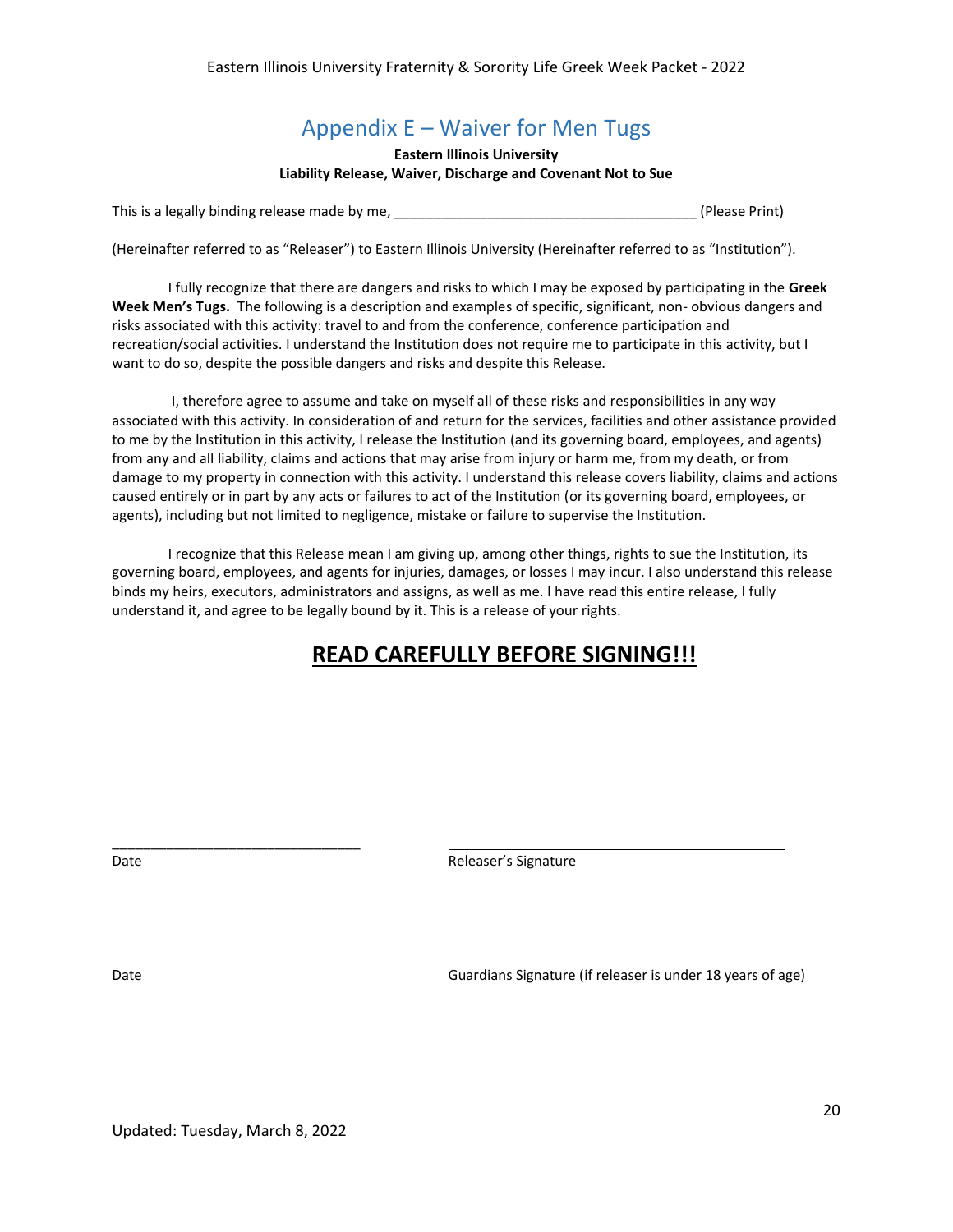# Appendix F – Waiver for Women's Tugs

**Eastern Illinois University Liability Release, Waiver, Discharge and Covenant Not to Sue**

<span id="page-20-0"></span>This is a legally binding release made by me, \_\_\_\_\_\_\_\_\_\_\_\_\_\_\_\_\_\_\_\_\_\_\_\_\_\_\_\_\_\_\_\_\_\_\_\_\_\_\_ (Please Print)

(Hereinafter referred to as "Releaser") to Eastern Illinois University (Hereinafter referred to as "Institution").

I fully recognize that there are dangers and risks to which I may be exposed by participating in **the Greek Week Women's Tugs**. The following is a description and examples of specific, significant, nonobvious dangers and risks associated with this activity: travel to and from the conference, conference participation and recreation/social activities. I understand the Institution does not require me to participate in this activity, but I want to do so, despite the possible dangers and risks and despite this Release.

I, therefore agree to assume and take on myself all of these risks and responsibilities in any way associated with this activity. In consideration of and return for the services, facilities and other assistance provided to me by the Institution in this activity, I release the Institution (and its governing board, employees, and agents) from any and all liability, claims and actions that may arise from injury or harm me, from my death, or from damage to my property in connection with this activity. I understand this release covers liability, claims and actions caused entirely or in part by any acts or failures to act of the Institution (or its governing board, employees, or agents), including but not limited to negligence, mistake or failure to supervise the Institution.

I recognize that this Release mean I am giving up, among other things, rights to sue the Institution, its governing board, employees, and agents for injuries, damages, or losses I may incur. I also understand this release binds my heirs, executors, administrators and assigns, as well as me. I have read this entire release, I fully understand it, and agree to be legally bound by it. This is a release of your rights.

## **READ CAREFULLY BEFORE SIGNING!!!**

Date **Date Releaser's Signature** 

\_\_\_\_\_\_\_\_\_\_\_\_\_\_\_\_\_\_\_\_\_\_\_\_\_\_\_\_\_\_\_\_ \_\_\_\_\_\_\_\_\_\_\_\_\_\_\_\_\_\_\_\_\_\_\_\_\_\_\_\_\_\_\_\_ Date Guardians Signature (if releaser is under 18 years of age) Date

\_\_\_\_\_\_\_\_\_\_\_\_\_\_\_\_\_\_\_\_\_\_\_\_\_\_\_\_\_\_\_\_ \_\_\_\_\_\_\_\_\_\_\_\_\_\_\_\_\_\_\_\_\_\_\_\_\_\_\_\_\_\_\_\_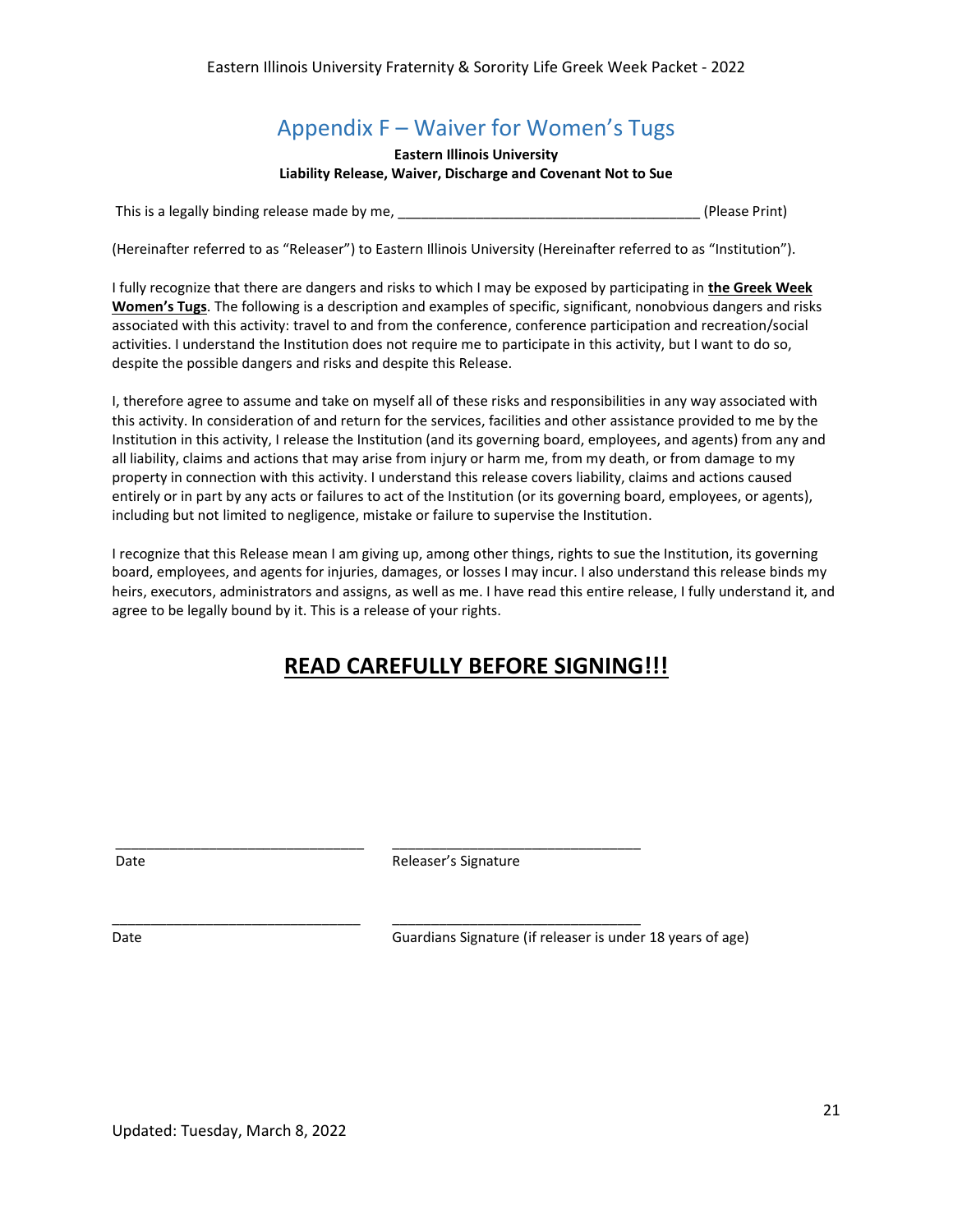<span id="page-21-0"></span>Appendix G – Greek Week Banner Rubric

Greek Week 2022 Greek Week Banner Rubric

Pairing Name: \_\_\_\_\_\_\_\_\_\_\_\_\_\_\_\_\_\_\_\_\_\_\_\_\_\_\_\_\_

1. Greek Week Theme Incorporated:

1 2 3 4 5 6 7 8 9 10

2. Pairing Chapter Symbols/Letters incorporated:

1 2 3 4 5 6 7 8 9 10

3. Creativity:

1 2 3 4 5 6 7 8 9 10

Total Points: \_\_\_\_\_\_\_\_\_\_